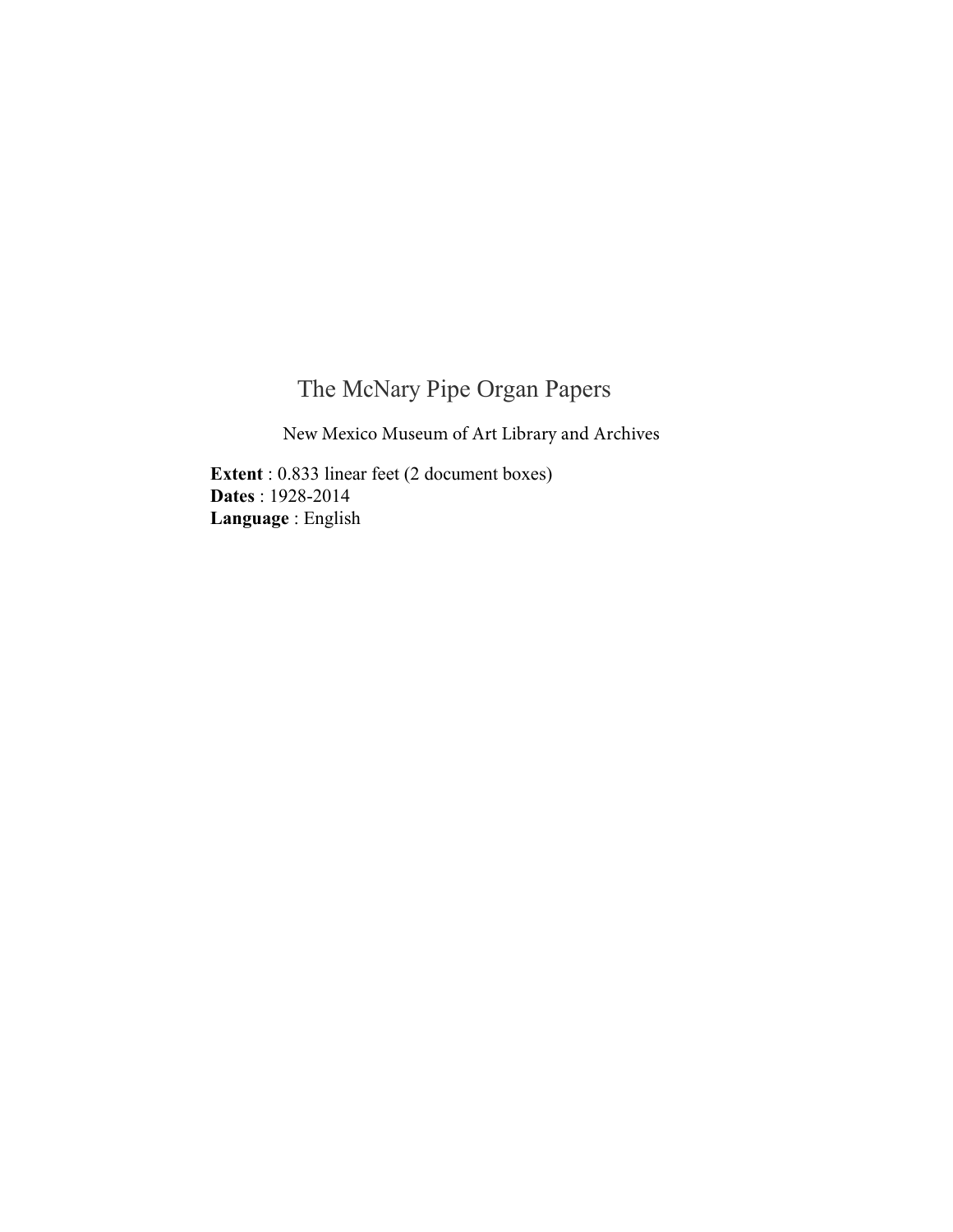#### **Prefatory Comments**

These material relate to the so-called McNary Pipe Organ, which was originally installed in the El Paso, Texas home of Mr. and Mrs. James McNary (hereafter JGM). When the time came for the couple to move, it was sold to the School of American Research [SAR], later becoming the property of the Museum.

The correspondence and records digested in these pages deal in large measure with constant repairs and renovations which the organ required before and after its sale by the McNary couple in 1936. All letters and other material will be listed by dates and parties involved . Only the contents of those with special significance will be digested .

The material will be found in the following subsections.

| $\mathbf{A}$ . | 1928-1936                            |
|----------------|--------------------------------------|
| <b>B.</b>      | 1940-1949                            |
| $\mathbf{C}$ . | 1950-1951                            |
| D.             | 1952-1953                            |
|                | (a) General Material                 |
|                | (b) Organ Recitals - Programs        |
| Е.             | 1954                                 |
| F.             | 1955-1956                            |
| G.             | 1957-1958                            |
| н.             | 1960-1969                            |
| I.             | 1970-1976                            |
|                | (a) General Material                 |
|                | (b) Organ Recitals - Programs        |
| J.             | Articles About The McNary Pipe Organ |
| К.             | Martha Landry's files, 1997 - 2014   |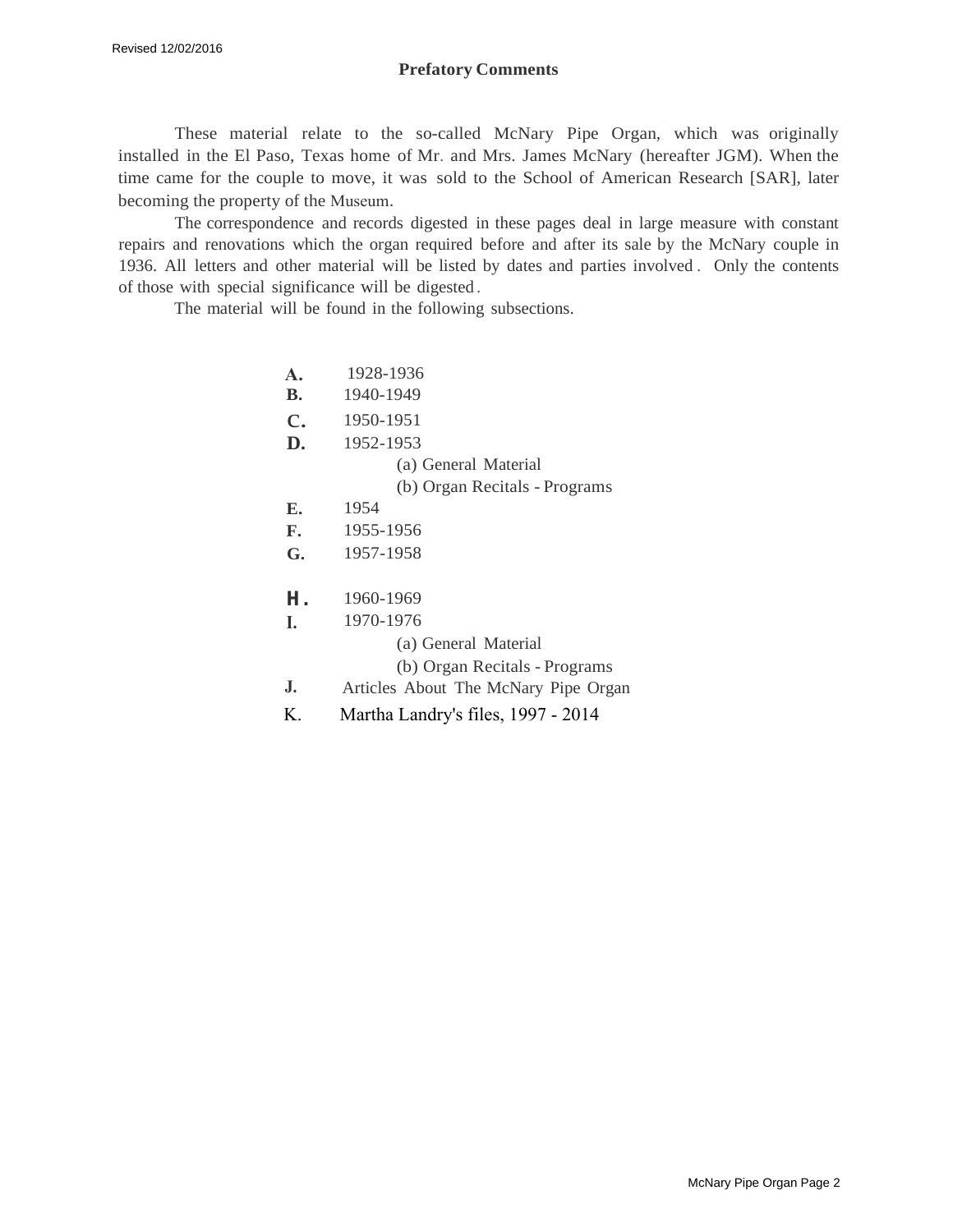| <b>Box 88</b> |                 | A.         | 1928-1938                                                                                                                                                                                                                                                                                                                                                                        |
|---------------|-----------------|------------|----------------------------------------------------------------------------------------------------------------------------------------------------------------------------------------------------------------------------------------------------------------------------------------------------------------------------------------------------------------------------------|
| 1.            | $5-29-28$ :     |            | Specification sheets (2).<br>For organ in JGM home.                                                                                                                                                                                                                                                                                                                              |
| 2.            | $6 - 15 - 28$ : |            | Letter. The Aeolian Company, Votey Organ Company, N.Y. Division [R.P.]<br>Elliott, Vice-President] to JGM.<br>Quotes a price (\$28,000 - \$30,000.), To replace his pipe organ. Its<br>present value estimated at \$20,000. Discloses it was built under the<br>auspices of Stanley Williams at plant of California Organ Co. He was<br>trained by Robert Hope-Jones in England. |
| 3.            | $3 - 25 - 33$ : | JGM.       | Letter. W.W. Kimball Company, builders, Chicago, ILL. [R.P. Elliot] to<br>Recommends Lloyd M. Davey as "builder of the best type."                                                                                                                                                                                                                                               |
| 4.            | $4 - 3 - 33$ :  |            | TWX. L.M. Davey to JGM.<br>Details and cost for moving organ from Glendale, Cal. to Albuquerque.                                                                                                                                                                                                                                                                                 |
| 5.            | $4 - 28 - 33$ : |            | Letter. W.W. Kimball Company [R.P. Elliott, Chief Engineer] to JGM.                                                                                                                                                                                                                                                                                                              |
| 6.            | $1 - 22 - 35$ : | JGM. Copy. | Letter. M.P. Moller, Mftrer and Builder of Pipe Organs [L.M. Davey] to<br>Discusses moving of organ from El Paso to Santa Fe. Costs, repairs,<br>etc.                                                                                                                                                                                                                            |
| 7.            | $1 - 25 - 35$ : | L. Hewett. | Letter. JGM [Southwest Lumber Sales Corporation, Albuquerque] to Edgar<br>Discusses price and terms for organ sale: approximately \$6,500. which<br>included cost of taking down and reassembling the instrument.                                                                                                                                                                |
| 8.            | $6 - 24 - 36$ : | Hewett.    | Letter. School of American Research, MNM [Wayne Mauzy] to Edgar L.<br>Discusses plans to build room onto the Auditorium to house the pipe<br>organ; also details of purchase price.                                                                                                                                                                                              |
| 9.            | $7 - 6 - 36$ :  |            | Letter. M.P. Moller, Inc. [L.M. Davey] to Archeological (sic) Museum [Mr.<br>Mausy (sic), Sec'y].<br>Additional comment in longhand on reverse side.                                                                                                                                                                                                                             |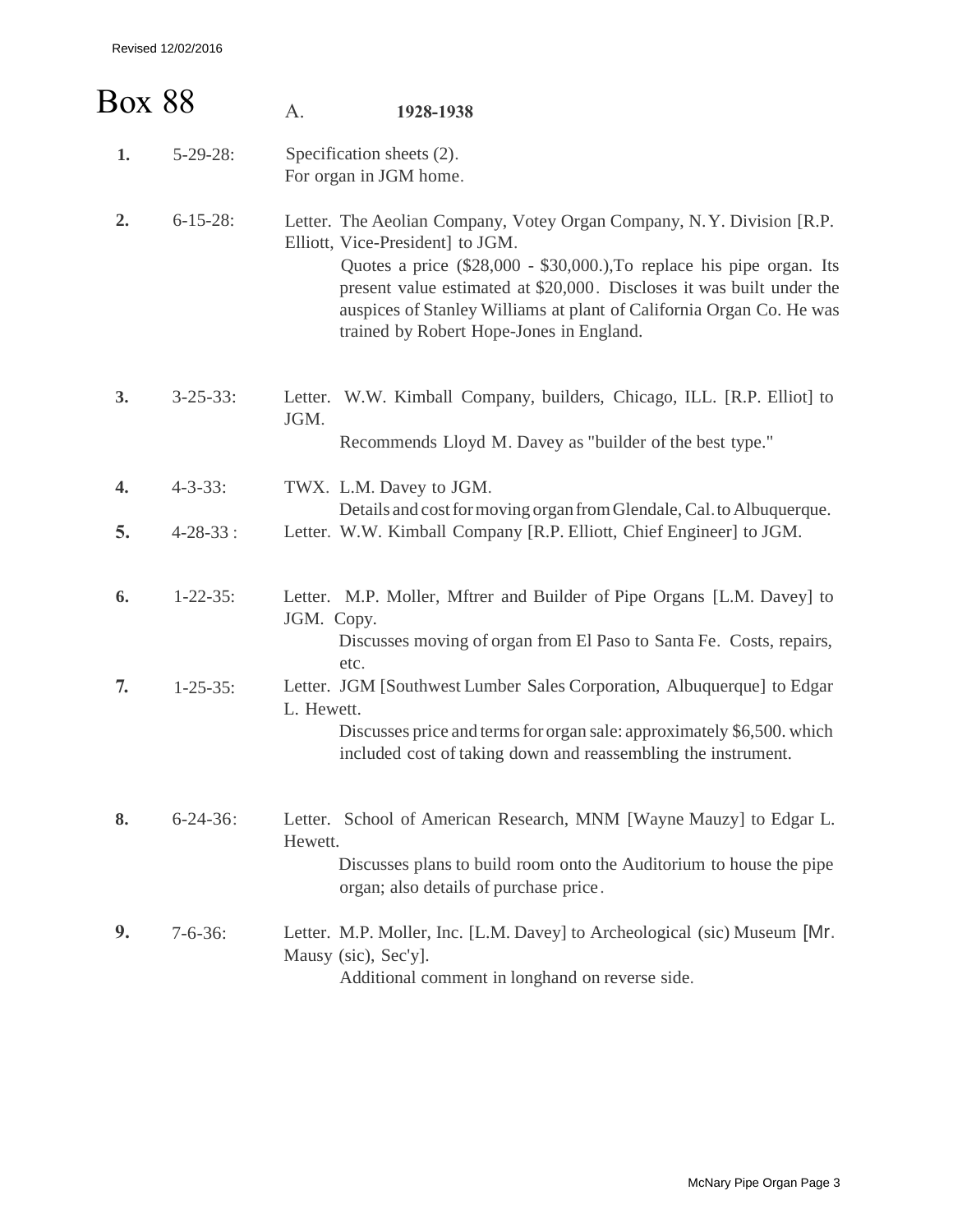|     | $7 - 6 - 36$ :                                                       | Letter. LM. Davey to JGM.<br>Expense statement for dismantling packing, and shipping organ from<br>Los Angeles [?] to El Paso, El Paso to Santa Fe, and Santa Fe, and<br>Santa Fe back to Los Angeles: \$343.87. |
|-----|----------------------------------------------------------------------|------------------------------------------------------------------------------------------------------------------------------------------------------------------------------------------------------------------|
|     | $8-12-36$ :<br>$8-15-36$ :                                           | Letter. L.M. Davey to Wayne L. Mauzy.<br>Letter. [Sender not identified] to L.M. Davey.                                                                                                                          |
| 10. | $9 - 3 - 36$ :                                                       | Letter. JGM [Southwest Lumber Mills, Inc.] to Edgar L. Hewett. 2pp.<br>Reiterating deal: sale of organ for \$2,500. (five annual payments of                                                                     |
|     | $9 - 25 - 36$ :                                                      | \$500.); costs to be borne by Hewett.<br>Letter. Hewett to JGM.<br>Confirms sales terms.                                                                                                                         |
|     | $11 - 17 - 36$ :                                                     | Letter. [Sender not identified] to L.M. Davey.                                                                                                                                                                   |
| 11. | $12 - 7 - 36$ :<br>$12 - 15 - 36$ :<br>$12 - 18 - 36$ :<br>12-26-36: | Letter. L.M. Davey [M.P. Moller, Inc.] to Edgar L. Hewett.<br>Letter. L.M. Davey to Museum of New Mexico.<br>Letter. Wayne L. Mauzy to L.M. Davey.<br>Letter. L.M. Davey to Museum of New Mexico. 2pp.           |
| 12. | $1 - 30 - 37$ :                                                      | TWX. L.M. Davey to A Godfried (sic).<br>Order for two "stops" for "Old California Organ": Viole d'orchestre<br>and celeste. Charge to Museum of New Mexico.                                                      |
|     | $2 - 1 - 37$ :                                                       | Letter. The A Gottfried Co. [Henry A. Gottfried] to L.M. Davey<br>Museum of New Mexico.                                                                                                                          |
|     | $2 - 15 - 37$ :<br>$2 - 16 - 37$ :                                   | Answering letter dated 1-30.<br>TWX. The A. Gottfried Co. to L.M. Davey. Shipping pipes.<br>Letter. Gottfried Co. to L.M. Davey.                                                                                 |
| 13. | $3 - 9 - 37$ :                                                       | Letter. Reginald G. Fisher [Ass't Director] to L.M. Davey [M.P. Moller,<br>Inc.]                                                                                                                                 |
|     | $3-10-37$ :                                                          | Reports on deficiencies in some pedals, etc. Asks for organ plans.<br>Letter. Davey to Fisher. 2pp. plus drawings, 3 sheets.<br>Responds to 3-9 letter.                                                          |
|     | $5 - 1 - 37$ :                                                       | Letter. Edgar L. Hewett [Director] to Mrs. Van Stone.<br>Appoints her "custodian" of the organ.<br>Sets forth "regulations"<br>governing use and users of the instrument.                                        |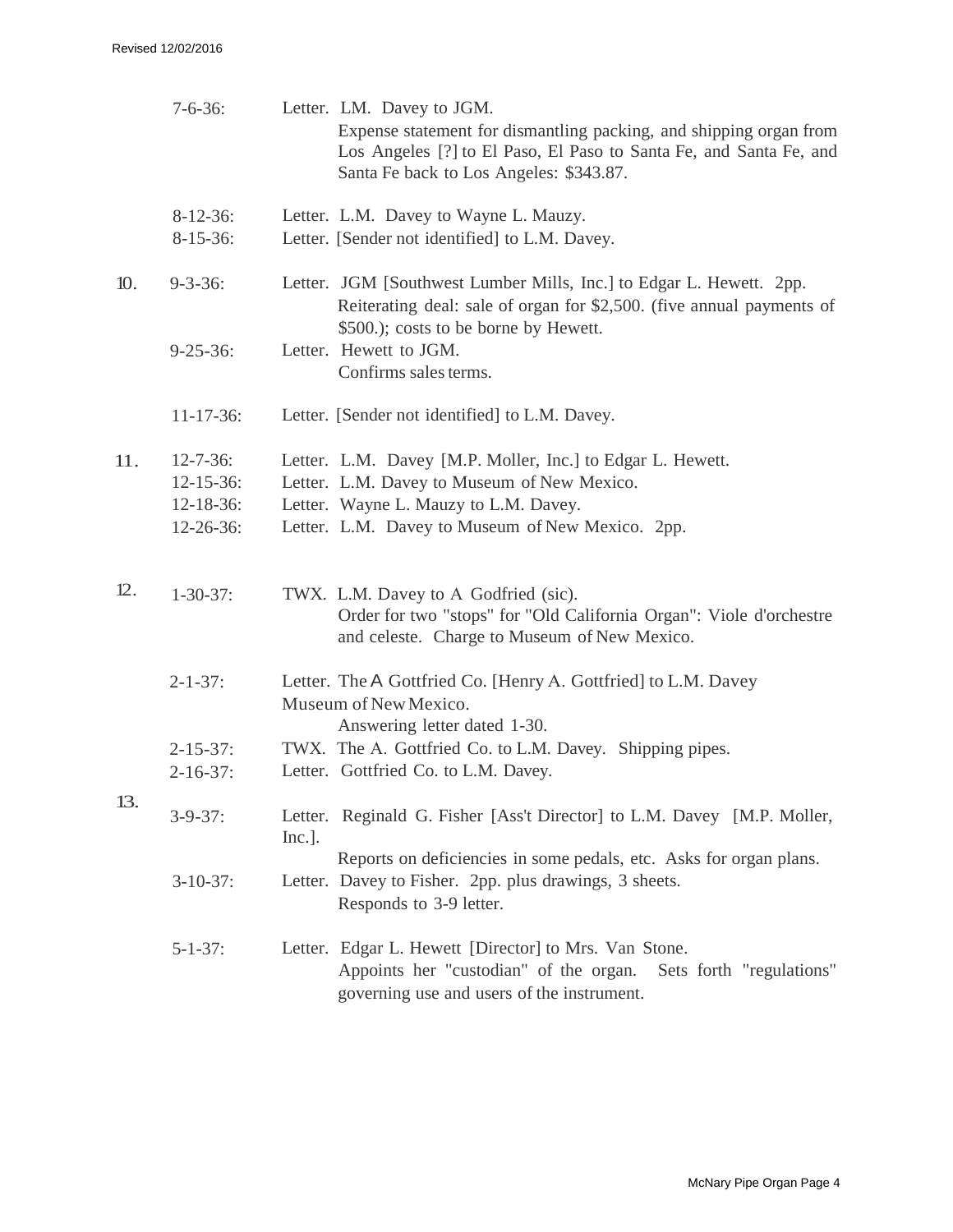| 14. | $9 - 18 - 37$ :  | Letter. Reginald G. Fisher to L.M. Davey. 2pp.<br>Full of complaints.                                                                                                                                         |
|-----|------------------|---------------------------------------------------------------------------------------------------------------------------------------------------------------------------------------------------------------|
|     | $9-19-37:$       | Letter M.P. Moller, Inc. stationary [L.M. Davey] to Fisher.<br>Discussing complaints. Diagram attached.                                                                                                       |
|     | $11 - 30 - 37$ : | Letter. Fisher to Davey.                                                                                                                                                                                      |
|     | $12 - 9 - 37$ :  | Letter. Davey to Fisher.                                                                                                                                                                                      |
|     | $3 - 30 - 38:$   | Letter. Davey to Fisher.                                                                                                                                                                                      |
|     | $3 - 31 - 38:$   | Planning a trip to Santa Fe to discuss problems.<br>Letter. Fisher to Davey.<br>Declines plan for Santa Fe trip. Now engaging James F. Paine,<br>organ man from L.A., to service the instrument periodically. |
|     | $10-9-38$ :      | Letter. Paine to Fisher. Letterhead of Hotel Kit Carson, La Hunta, Colo.                                                                                                                                      |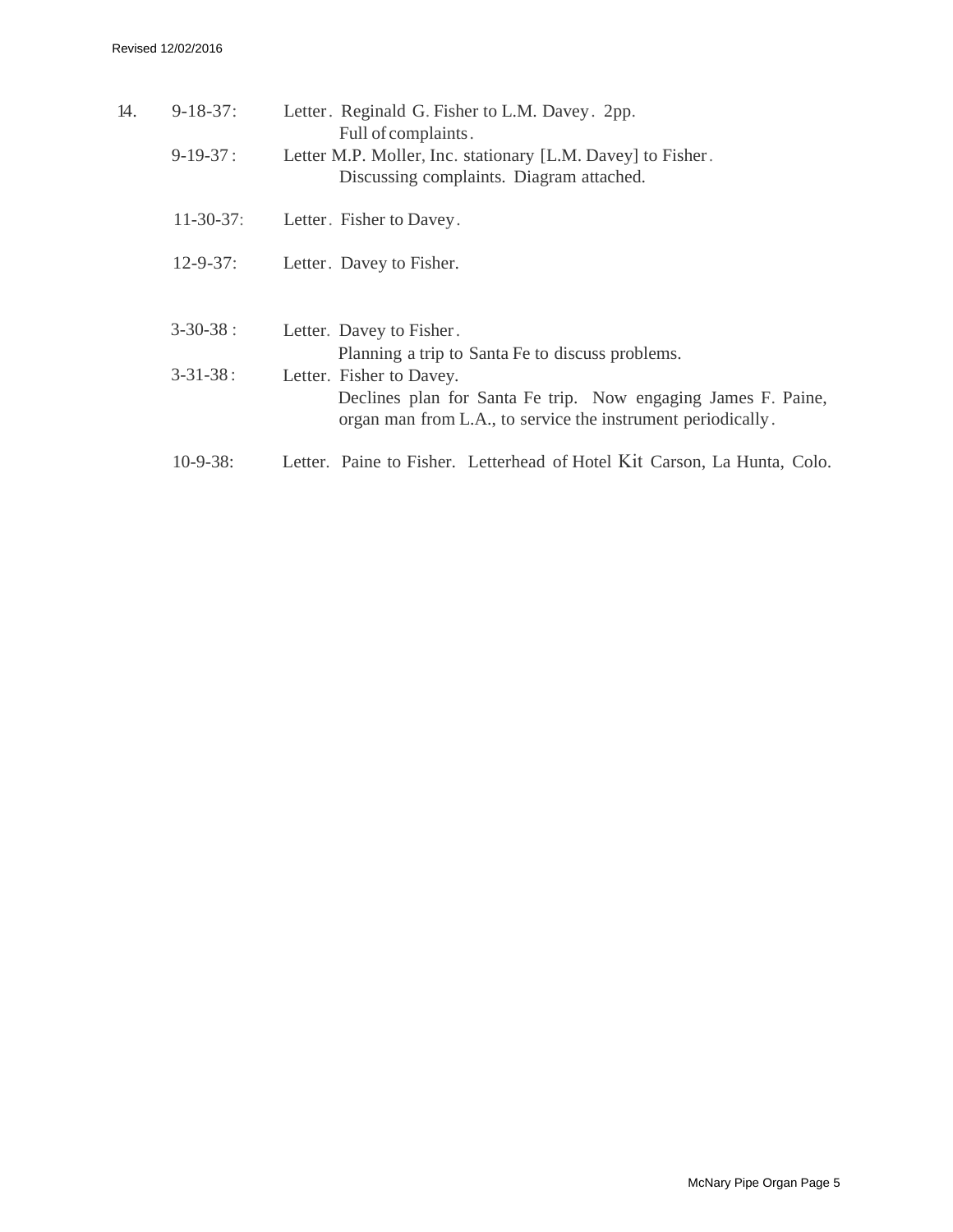|     |                                    | В.<br>1940 - 1949                                                                                                                                                          |
|-----|------------------------------------|----------------------------------------------------------------------------------------------------------------------------------------------------------------------------|
| 15. | $5 - 20 - 40$ :                    | Letter. Charles Kinney [Director at MFA] to Paine.<br>Seeks his attention to the organ, which is in "sad shape, mostly<br>mechanical ***."                                 |
|     | $5 - 21 - 40$ :                    | Letter. James F. Paine [Pipe Organ Expert], Los Angeles to Kinney. 2 pp.<br>Will oblige. Special rate for the one time only.                                               |
|     | $7 - 3 - 40$ :                     | Statement of C.J. Miller. For organ services. On letterhead of School of<br>American Research, MNM. \$24. 12 hrs. @ \$2.                                                   |
|     | $11 - 18 - 40$ :                   | Postcard. C.J. Miller, La Junta, Colorado to Fisher. Letter. Miller and Allen,<br>Esqs., La Junta, Colorado to Fisher.                                                     |
|     | $11-20-40$ :                       | Seeks reference on C.L. Miller.<br>Letter. Fisher to Miller and Allen, Esqs.<br>Provides favorable reference.                                                              |
|     | $11-26-40$ :                       | Letter. Fisher to C.J. Miller.<br>Needs organ service.                                                                                                                     |
|     | $12 - 1 - 40$ :                    | Letter. C.J. Miller to Fisher.                                                                                                                                             |
|     | $12 - 5 - 40$ :<br>$12 - 5 - 40$ : | Statement of C.J. Miller. For estimated organ services.<br>Statement for services rendered :\$24.                                                                          |
|     | $11-21-40$ :<br>$12 - 15 - 40$ :   | Statements (2) for services. By Bernie.<br>Poduska. Total: \$16.                                                                                                           |
| 16. | $1 - 5 - 42$ :                     | Postcard. C.J. Miller to Fisher.                                                                                                                                           |
|     | $2 - 16 - 42$ :                    | Letter. Fisher to C.J. Miller.<br>Organ needs repairing.                                                                                                                   |
|     | $3 - 8 - 42$ :                     | Letter. C.J. Miller to Fisher, at Bureau of Historical Research, Santa Fe.                                                                                                 |
|     | $4 - 14 - 42$ :                    | Letter. C.J. Miller to Fisher.                                                                                                                                             |
|     | $5-9-42$ :                         | TWX. Episcopal Church Midland, TX to Fisher.                                                                                                                               |
|     | $5 - 12 - 42$ :                    | Seeking reference on C.J. Miller.<br>Letter. Fisher to Lyon and Healy, Chicago.<br>Seeking name of organ supply house to replace headboard of swell<br>chest on the organ. |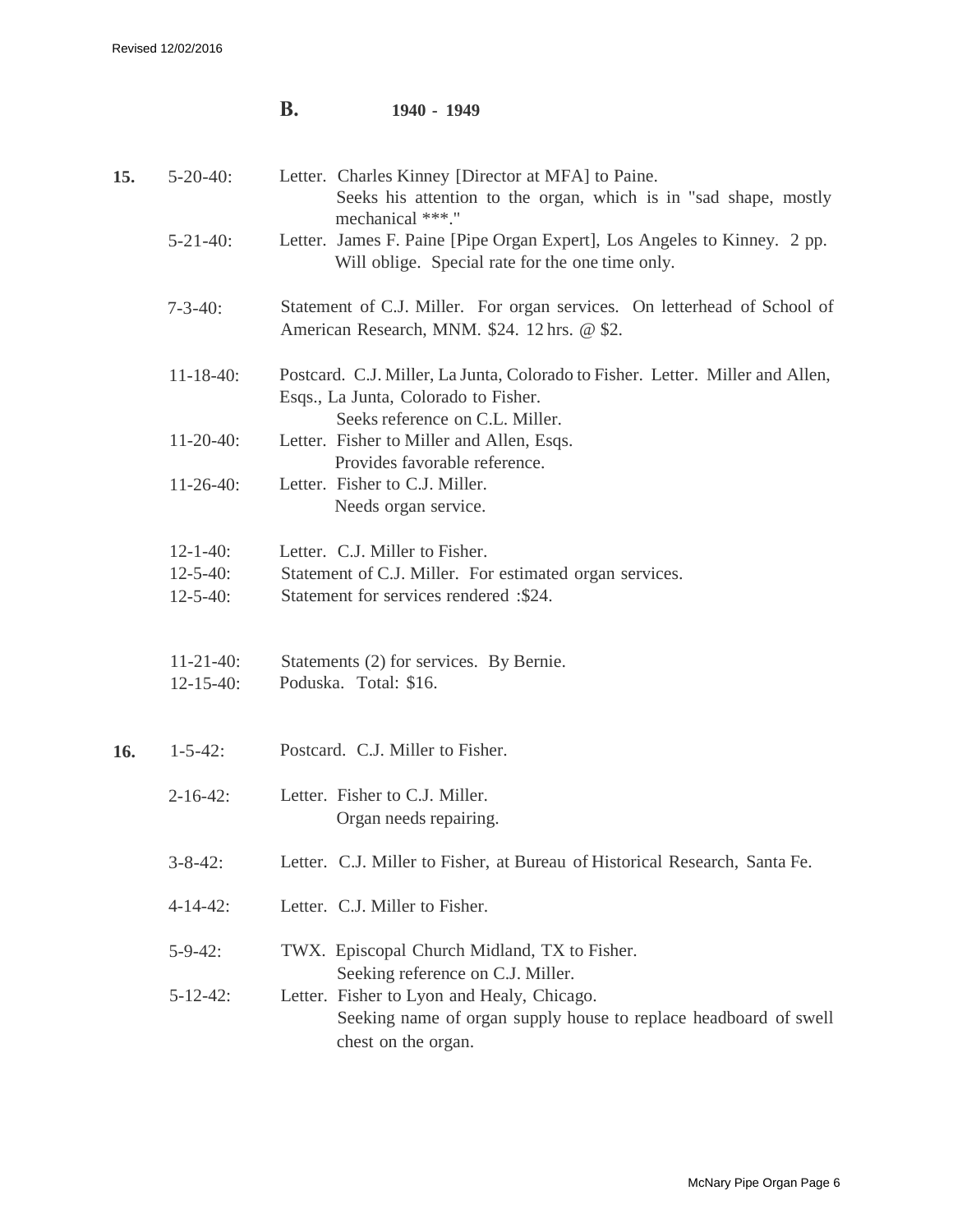|     | $5 - 14 - 42$ :<br>$5 - 28 - 42$ : | Letter. Lyon and Healy to Fisher.<br>Forwarding request to Aeolian - Skinner Organ Company Boston,<br>Mass.<br>William Redmond Organ Works, Dallas, TX [Aeolian - Skinner<br>Letter. |
|-----|------------------------------------|--------------------------------------------------------------------------------------------------------------------------------------------------------------------------------------|
|     |                                    | Organs] to Fisher.<br>Seeks further details.                                                                                                                                         |
| 17. | $6 - 2 - 42$ :                     | Letter. Fisher to William Redmond Organ Works [William Redmond]. 2pp.<br>Reviewing history of the McNary pipe organ, and its current problems.                                       |
|     | $7 - 21 - 42$ :                    | Letter. William Redmond to Fisher.                                                                                                                                                   |
|     | $7 - 23 - 42$ :                    | Letter. Fisher to Redmond.                                                                                                                                                           |
|     |                                    | Seeking estimate of costs of job to be undertaken.                                                                                                                                   |
|     | $7 - 28 - 42$ :                    | Letter. C.J. Miller to Mrs. Van Stone [N.M. State Museum].                                                                                                                           |
|     | $8-23-42$ :                        | Letter. William Redmond to Fisher.                                                                                                                                                   |
|     |                                    | Putting off planned visit. [No estimate of job price.]<br>TWX. Fisher to Redmond.                                                                                                    |
|     | $8-24-42$ :                        |                                                                                                                                                                                      |
|     | $9-19-42:$                         | Letter. Fisher to Redmond.                                                                                                                                                           |
|     | $10-28-42$ :                       | Letter. Redmond to Fisher.<br>Cannot plan trip to Santa Fe until next year.                                                                                                          |
|     | $12 - 15 - 42$ :                   | Letter. Fisher to Redmond.<br>Acquiescing in delay; will wait for repairs until then.                                                                                                |
| 18. | $5 - 3 - 43$ :                     | Letter. Fisher to Redmond.<br>Engaging Redmond.                                                                                                                                      |
|     |                                    |                                                                                                                                                                                      |
|     | $6 - 1 - 43$ :                     | TWX. Fisher to Redmond.                                                                                                                                                              |
|     |                                    | Must have date for visit without further delay.                                                                                                                                      |
|     | $6 - 2 - 43$ :                     | Letter. Redmond to Fisher.                                                                                                                                                           |
|     |                                    | Setting forth terms for early trip. Basically, \$30. per day of work.                                                                                                                |
|     | $6-4-43:$                          | Letter. Fisher to Redmond.                                                                                                                                                           |
|     |                                    | Terms acceptable subject to acceptable estimate for job.                                                                                                                             |
|     | $6 - 12 - 43$ :                    | TWX. Redmond to Fisher.                                                                                                                                                              |
|     |                                    | Await his letter.                                                                                                                                                                    |
|     | $6 - 21 - 43$ :                    | TWX. Fisher to Redmond.                                                                                                                                                              |
|     |                                    | Organ repair fund expires June 30.                                                                                                                                                   |
|     | $6 - 28 - 43$ :                    | TWX. Redmond to Fisher.<br>Cannot visit at that time.                                                                                                                                |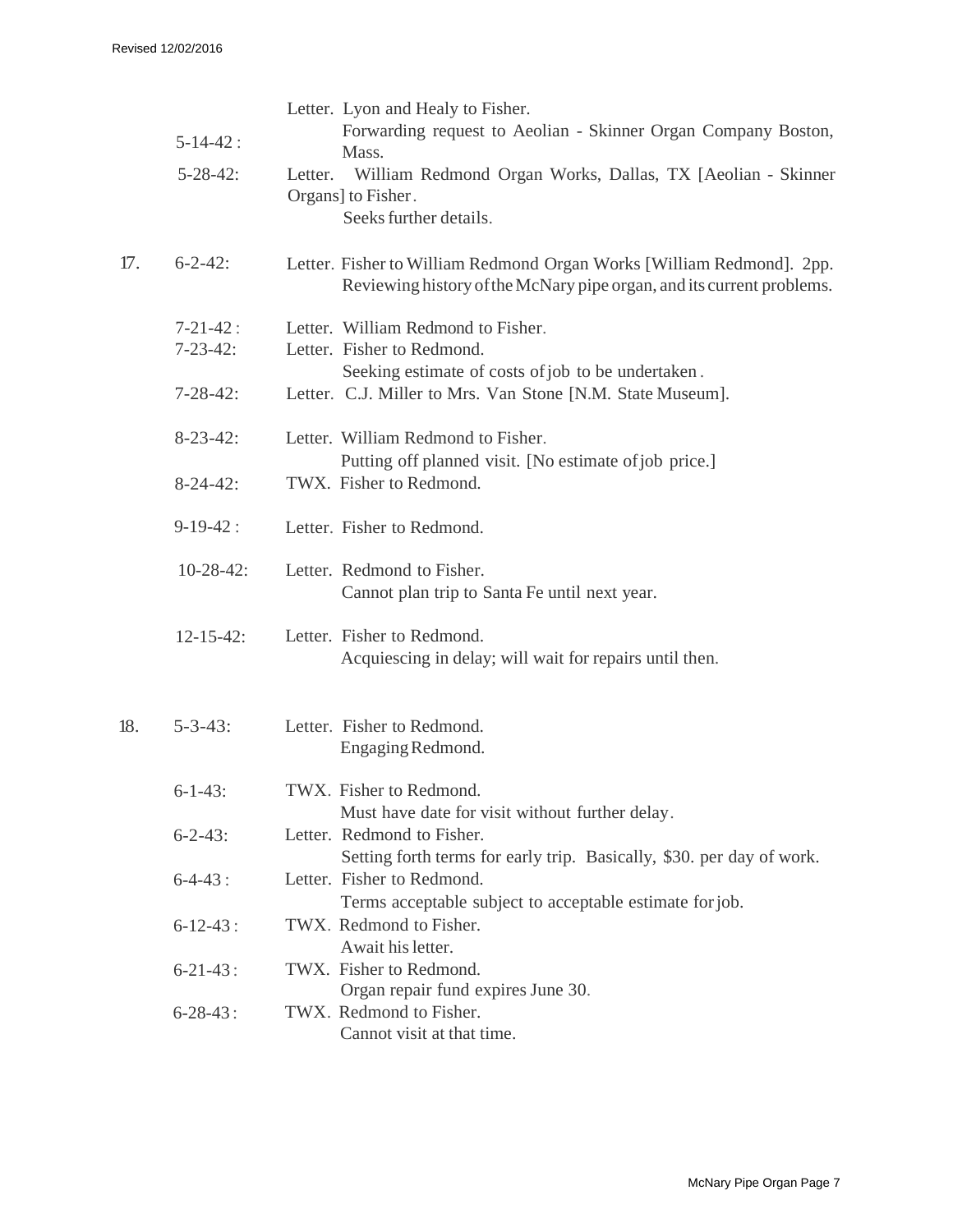|     | $7 - 6 - 43$ :               | Letter. C.J. Miller to Fisher.<br>Waiting for job assignment.                                                                                                                                                                                                                                                                                                                              |
|-----|------------------------------|--------------------------------------------------------------------------------------------------------------------------------------------------------------------------------------------------------------------------------------------------------------------------------------------------------------------------------------------------------------------------------------------|
|     | $9 - 27 - 43$ :              | Letter. Fisher to Whittle Music Co. [Mr. Haury], Dallas, TX.<br>Refers to crack in headboard of swell chest; can he handle repair job?<br>[Letter returned; Haury no longer at Whittle.]                                                                                                                                                                                                   |
|     | $11-22-43$ :                 | Letter. Fisher to Redmond.<br>Can he come to Santa Fe?<br>[Continuation of dialogue in next Folder.]                                                                                                                                                                                                                                                                                       |
| 19. | $1 - 3 - 44$ :               | Letter. Redmond to Fisher.<br>Cannot commit at that time.<br>Longhand note: Tel. conversation with Redmond on May 26; can be<br>in Santa Fe last week in June.                                                                                                                                                                                                                             |
|     | $6 - 21 - 44$ :              | TWX. Redmond to Fisher.<br>Discloses plans to arrive in Santa Fe "next week" on "Same terms."                                                                                                                                                                                                                                                                                              |
|     | $6 - 21 - 44$ :              | TWX. Fisher to Redmond.<br>"Sorry, price of [\$37.50] per day is beyond museum's [present<br>capabilities]."                                                                                                                                                                                                                                                                               |
|     | $6 - 23 - 44$ :              | Told him to cancel trip to Santa Fe.<br>Letter. Fisher to James F. Paine<br>Inquiring whether he can come to Santa Fe for "major repair job."<br>Letter. Fisher [Chairman of Curators] to L.M. Davey. [Original copy; on<br>letterhead of School of American Research.]<br>Inquiring whether he still in repair business. [Letter returned; no longer<br>Pipe Organ Dealer and Repairman.] |
|     | $6 - 30 - 44$ :              | Letter. Paine to Fisher. 2pp.<br>Can do the work required.                                                                                                                                                                                                                                                                                                                                 |
|     | $7-17-44:$                   | Letter. Fisher to Paine.<br>Accepts quote of \$25, per day. Asks him to arrange trip to Santa Fe.                                                                                                                                                                                                                                                                                          |
|     | $8 - 3 - 44$ :               | Letter. Paine to Fisher.<br>Indicating new address.<br>Reverse side: copy of TWX to Paine seeking date for visit to Santa Fe.                                                                                                                                                                                                                                                              |
|     | $9 - 2 - 44$ :<br>$9-16-44:$ | Letter. Paine to Fisher<br>Letter. Paine to Fisher.<br>Will reach Santa Fe in a week or ten days.                                                                                                                                                                                                                                                                                          |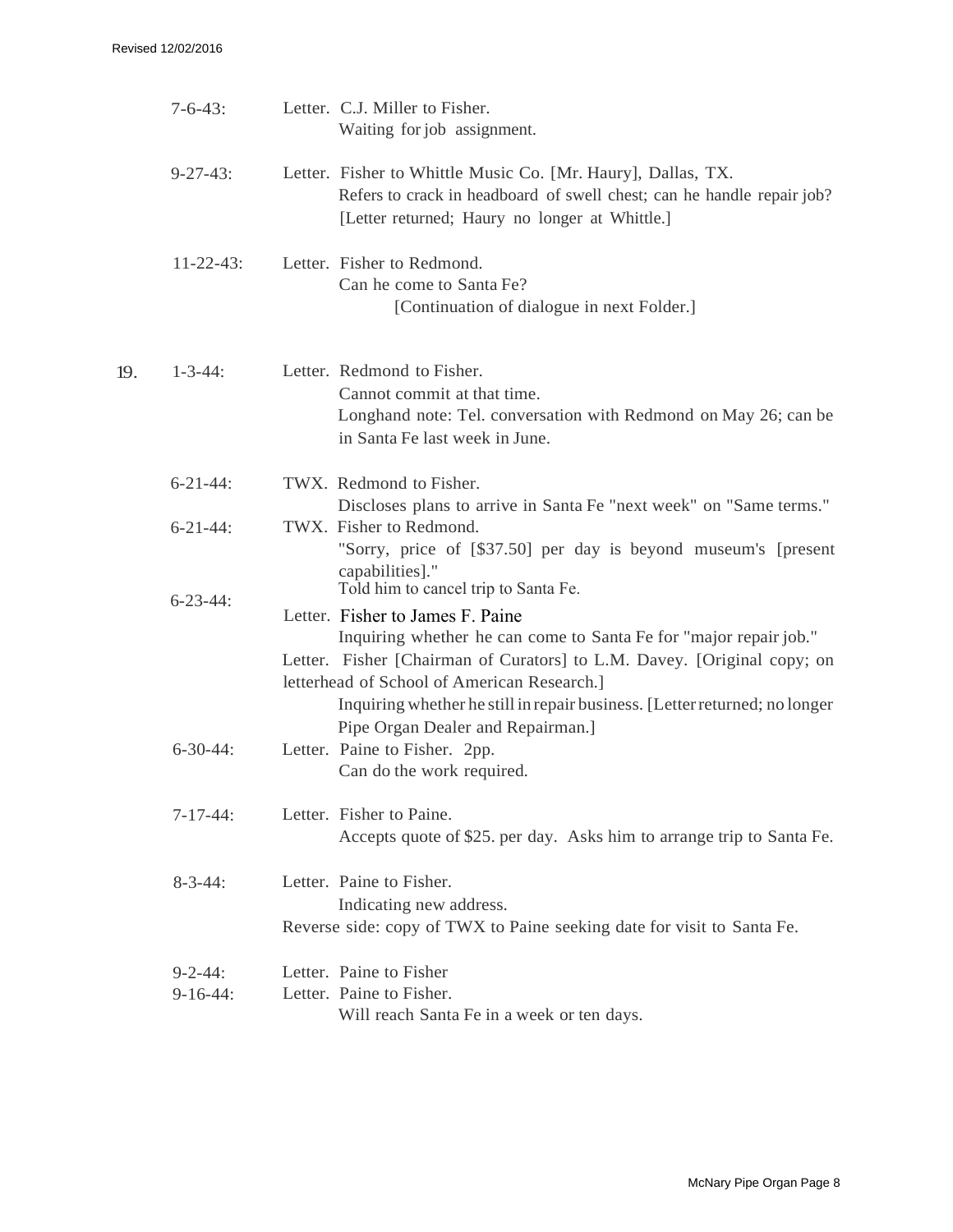| 20. | $8 - 6 - 45$ :  | Letter. JGM to Edgar L. Hewett. 2pp. Typewritten.<br>Enclosing sketch of life story. [Missing.]                         |
|-----|-----------------|-------------------------------------------------------------------------------------------------------------------------|
| 21. | $1 - 2 - 46$ :  | Letter. Paine to Fisher.<br>Expects "much needed chest" shortly.                                                        |
|     | $1 - 15 - 46$ : | Letter. Fisher to Paine.<br>Asks for cost in advance.                                                                   |
|     | $1-19-46$ :     | Letter. Paine to Fisher.<br>Price will be \$150.                                                                        |
|     | $1-30-46$ :     | Letter. Fisher to Paine.<br>Price of \$150. and installation cost of \$150. acceptable.                                 |
|     | $2 - 6 - 46$ :  | Letter. Paine to Fisher.                                                                                                |
|     |                 | 3-29-46: Letter. Fisher to Paine. 5-30-                                                                                 |
|     | 46:             | Letter. Fisher to Paine.                                                                                                |
|     | $6-4-46:$       | Letter. James F. Paine to Reginald Fisher.                                                                              |
|     | $6 - 4 - 46$ :  | Letter. [Same parties.]                                                                                                 |
|     | $6 - 6 - 46$ :  | Letter. Fisher to Paine.                                                                                                |
|     | $6 - 8 - 46$ :  | Letter. James A. Paine to Fisher.                                                                                       |
|     | $8-2-46$ :      | Letter. James A. Paine to Fisher.                                                                                       |
| 22. | $3 - 21 - 47$ : | Letter. Fisher to Paine.                                                                                                |
|     |                 | New chest not working.                                                                                                  |
|     | $7 - 7 - 47$ :  | Organ Maintenance Contract. Evans Organ Co., Albuquerque, and Museum<br>of New Mexico. Effective January 1, 1948.       |
|     | $1 - 6 - 48$ :  | Letter. Fisher to Evans Organ Co.                                                                                       |
| 23. | $3-26-49$ :     | Letter. JGM to Arthur Joe Anderson [Editor, El Palacio].<br>Not yet able to provide him with history of his pipe organ. |
|     | $3-30-49$ :     | Letter. Anderson to JGM.<br>Glad to hear he will get history of pipe organ now in St. Francis<br>Auditorium.            |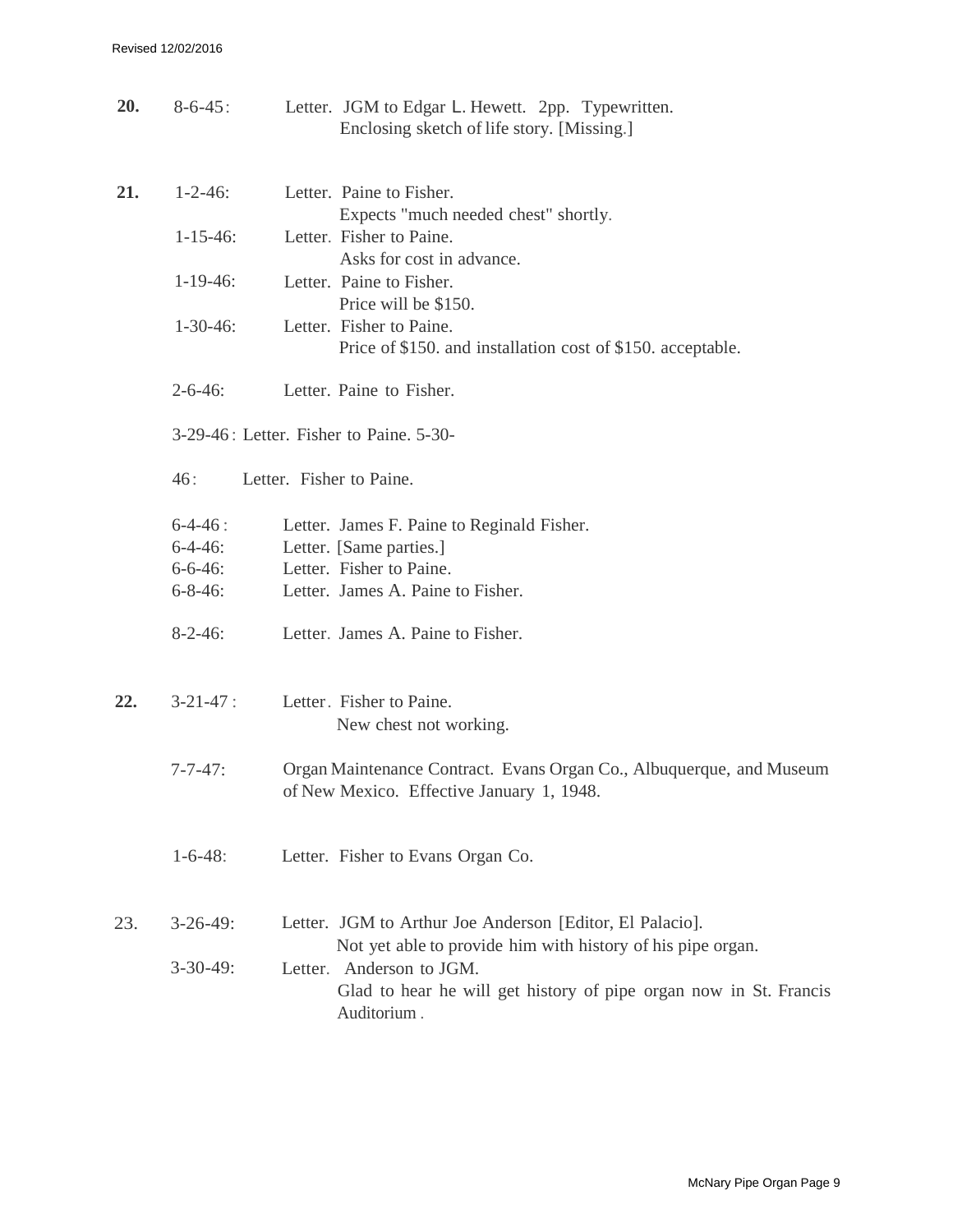|     | $4-13-49$ :     | Newspaper. Arizona Republic. [No pages shown.] Article: [JGM], Arizona<br>Lumber Leader For 25 Years, Retires.                                                        |
|-----|-----------------|-----------------------------------------------------------------------------------------------------------------------------------------------------------------------|
|     | $4 - 22 - 49$ : | Full story of his life [in three columns].<br>Letter. Boaz Long to JGM.                                                                                               |
|     |                 | Congratulating him on foregoing article.                                                                                                                              |
|     |                 | Letter. Boaz Long [Director] to JGM.                                                                                                                                  |
|     |                 | Reports that pipe organ needs major repairs; solicits donation to School<br>of American Research to defray costs.                                                     |
|     | $5 - 2 - 49$ :  | Letter. JGM to Boaz Long [School of American Research].                                                                                                               |
|     | $5-20-49$ :     | Letter. Boaz Long to JGM.                                                                                                                                             |
|     |                 | Comments about pipe organ.                                                                                                                                            |
| 24. | $7-16-49$ :     | Letter. Carl Hayden [U.S. Senator, Ariz.] to JGM.                                                                                                                     |
|     |                 | Discussing JGM letter of 7-12 [missing] regarding lumber prices.                                                                                                      |
|     | $8-12-49$ :     | Letter [draft]. JGM [Southwest Lumber Mills, Inc.] to Arthur J.O. Anderson<br>[Editor, El Palacio]. 4pp.                                                              |
|     |                 | Discussing history of his pipe organ.                                                                                                                                 |
|     | $8-17-49:$      | Letter. [Same parties, but sent to School of American Research.]                                                                                                      |
|     |                 | Discussing condition of pipe organ.                                                                                                                                   |
|     | $8-19-49:$      | Letter. Anderson to JGM.                                                                                                                                              |
|     | $9 - 8 - 49$ :  | Letter. Anderson to JGM.<br>Encloses copy of proposed story on the McNary organ which will<br>appear in El Palacio. It closely follows JGM letter of 8-12-49 [supra]. |
|     | $9-13-49:$      | Letter. JGM to Anderson.                                                                                                                                              |
|     | $9-16-49:$      | Letter. Anderson to JGM.                                                                                                                                              |
|     |                 | Discussing article.                                                                                                                                                   |
|     | $9-17-49:$      | Letter. JGM to Anderson.                                                                                                                                              |
|     | $9-26-49$ :     | Letter. [Same parties.]                                                                                                                                               |
|     |                 | Acknowledges receipt of El Palacio issue of September 1949 with                                                                                                       |
|     |                 | article about pipe organ.                                                                                                                                             |
|     | $9 - 28 - 49$ : | Anderson [El Palacio] to E.P. Elliot [Vice Pres. Votey Organ<br>Letter.<br>Company, Division of The Aeolian Company, N.Y.C.].                                         |
|     |                 | Refers to his [Elliot's] "part in designing and installing the Van Nuys<br>organ which [JGM] later presented to the School of American<br>*** ॥<br>Research           |
|     |                 | Seeks a man to repair and modernize the organ.<br>[N.d. but c. 9-49]: Report. Use and Condition of the McNary. 2pp. Organ. [No attribution                            |
|     |                 | but probably Anderson.]                                                                                                                                               |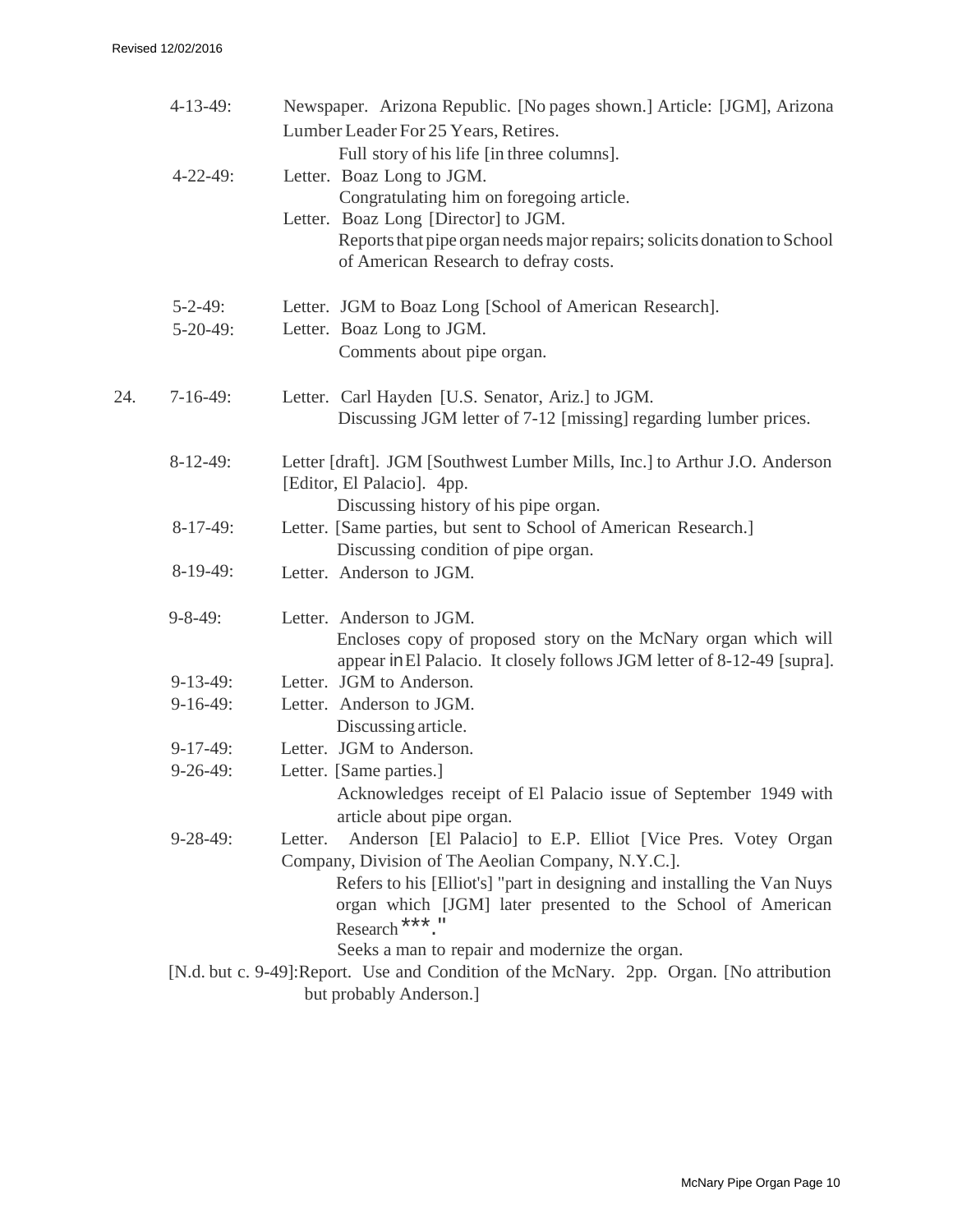- 11-9-49: 11-18-49: Letter. Stanley W. Williams [Aeoliano - Skinner Organ Co. Inc.] to Boaz Long [School of American Research]. 2pp. Traces company's history. Unable at that time to handle repair work. Letter. Anderson to Williams.
- 12-7-49: Letter. Williams to Anderson .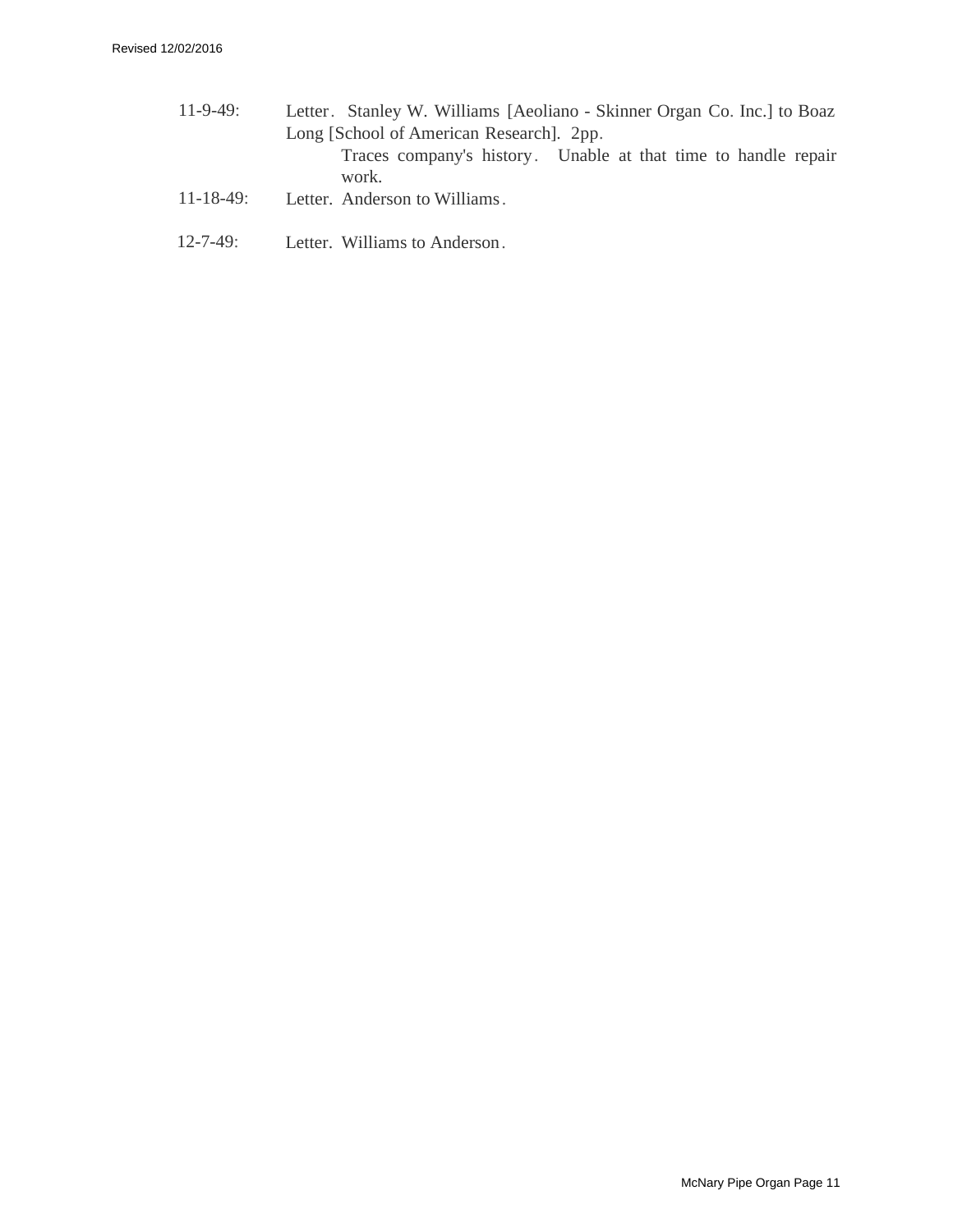|     |                  | $\mathbf C$ . | 1950 - 1951                                                                                                                                                                                                                                                                                                                                                                                                                                                                                             |
|-----|------------------|---------------|---------------------------------------------------------------------------------------------------------------------------------------------------------------------------------------------------------------------------------------------------------------------------------------------------------------------------------------------------------------------------------------------------------------------------------------------------------------------------------------------------------|
| 25. | $5 - 1 - 50$ :   |               | Letter. Anderson to JGM.<br>Encloses some material concerning the McNary pipe organ meant to<br>arouse general interest in it.                                                                                                                                                                                                                                                                                                                                                                          |
|     | $c.6 - 50$ :     |               | Circular letter [in draft form]. 2pp.<br>The Women's Board of the Museum of New Mexico invites public<br>support [funds] for the maintenance of the McNary pipe organ and the<br>sponsoring of a series of organ concerts. Contributions to be sent to<br>the School of American Research.<br>Second page: Schedule of organ concerts: October 1950 - January<br>1951.<br>This draft letter is attached to a proposed memorandum of the<br>Women's Board covering plans for the foregoing sponsorships. |
| 26. | $10-1-51$ :      |               | Letter. JGM to Boaz Long [School of American Research].<br>Inquiring about plans for fundraising.                                                                                                                                                                                                                                                                                                                                                                                                       |
|     | $10-3-51$ :      | drafts.       | Memorandum: McNary Organ repairs and maintenance. 4pp. Copies and                                                                                                                                                                                                                                                                                                                                                                                                                                       |
|     |                  |               | Sets forth proposals of George Evans and Smitt A. Gauntt (sic).<br>Also proposals for organ concerts as means of securing funds for<br>School of American Research to finance work on organ.                                                                                                                                                                                                                                                                                                            |
|     | $10-5-51$ :      |               | Letter. Boaz Long to JGM.<br>Sending foregoing Memorandum to him for comments.                                                                                                                                                                                                                                                                                                                                                                                                                          |
|     | $10-10-51$ :     |               | Letter. JGM to Boaz Long.                                                                                                                                                                                                                                                                                                                                                                                                                                                                               |
|     | $10-11-51$ :     |               | Letter [memorandum]. Anderson to Long.                                                                                                                                                                                                                                                                                                                                                                                                                                                                  |
|     | $10-30-51$ :     | Letter.       | Letter [memorandum]. Anderson to Long.<br>Covers conference at La Fonda on October 26, 1951 attended by Long,<br>JGM, Albert C. Ely, Dr. & Mrs. A.J.O. Anderson.<br>Anderson to Richard Purvis, Organist at Grace Cathedral, San Francisco.                                                                                                                                                                                                                                                             |
|     |                  |               | Requesting reference regarding Smith A. Gauntt.                                                                                                                                                                                                                                                                                                                                                                                                                                                         |
|     |                  |               |                                                                                                                                                                                                                                                                                                                                                                                                                                                                                                         |
|     | $11 - 12 - 51$ : | Letter.       | Richard Purvis [Grace Cathedral] to Anderson [Palace of the Governors].                                                                                                                                                                                                                                                                                                                                                                                                                                 |
|     | $11 - 17 - 51$ : |               | Recommends Smith A. Gauntt.<br>Letter [memorandum]. Anderson to Long.<br>Informs him that Purvis recommended Gauntt.                                                                                                                                                                                                                                                                                                                                                                                    |
|     | $12 - 4 - 51$ :  |               | Letter. Anderson to Gauntt.                                                                                                                                                                                                                                                                                                                                                                                                                                                                             |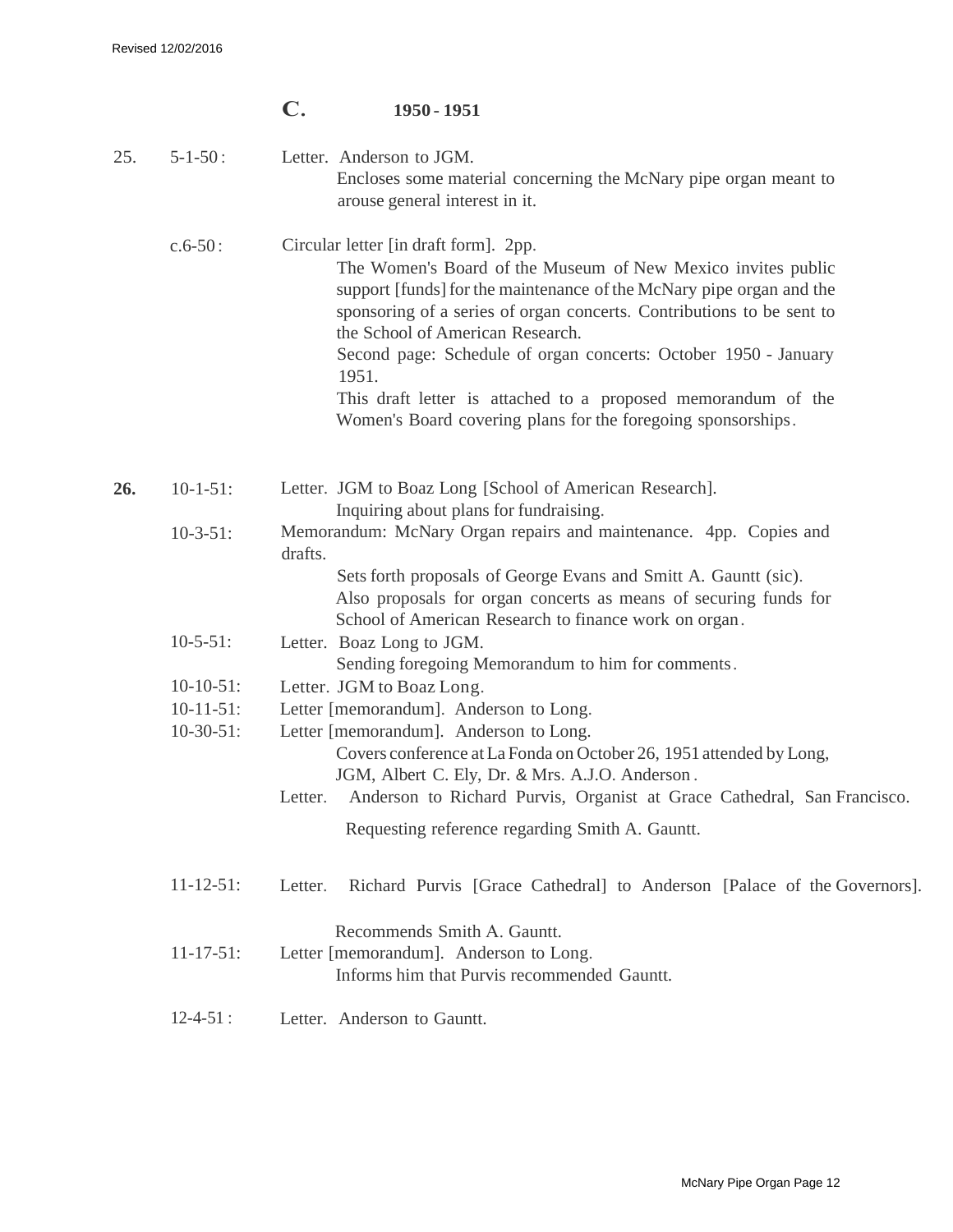| $12 - 4 - 51$ :  | Memorandum. A.G. Ely. 2pp.                                           |
|------------------|----------------------------------------------------------------------|
|                  | Sets forth excerpts from Annual Reports of the School of American    |
|                  | Research dealing with the JGM organ.                                 |
|                  | Discloses that memorial plate on organ reads: "In Memory of Joshua   |
|                  | Raynolds and Sarah Robbins Raynolds. R.R.M 'N.                       |
|                  | J.G.M'N."                                                            |
| $12 - 5 - 51$ :  | Letter. Long to JGM. 2pp.                                            |
|                  | Enclosing proposals made by Gauntt:                                  |
|                  | Enclosure: Gauntt, [Pipe Organ Sales and Service, Denver, Colorado.] |
|                  | Three proposals. 3pp.                                                |
| $12 - 11 - 51$ : | Memorandum. Boaz Long.                                               |
|                  | Reflects agreement of Anderson and Reginald Fisher to limit persons  |
|                  | permitted to play the McNary organ.                                  |
| $12 - 11 - 51$ : | Agreement.                                                           |
|                  | Acceptance of Gauntt's Proposal No. I. \$828. Signed by Gauntt and   |
|                  | Albert G. Ely, [Museum of New Mexico].                               |
|                  | Attached: Three proposals (I-III). 2pp.                              |
| $12 - 28 - 51$ : | Letter. Anderson to Gauntt.                                          |
|                  | Dealing with additional possibilities concerning organ features.     |
|                  |                                                                      |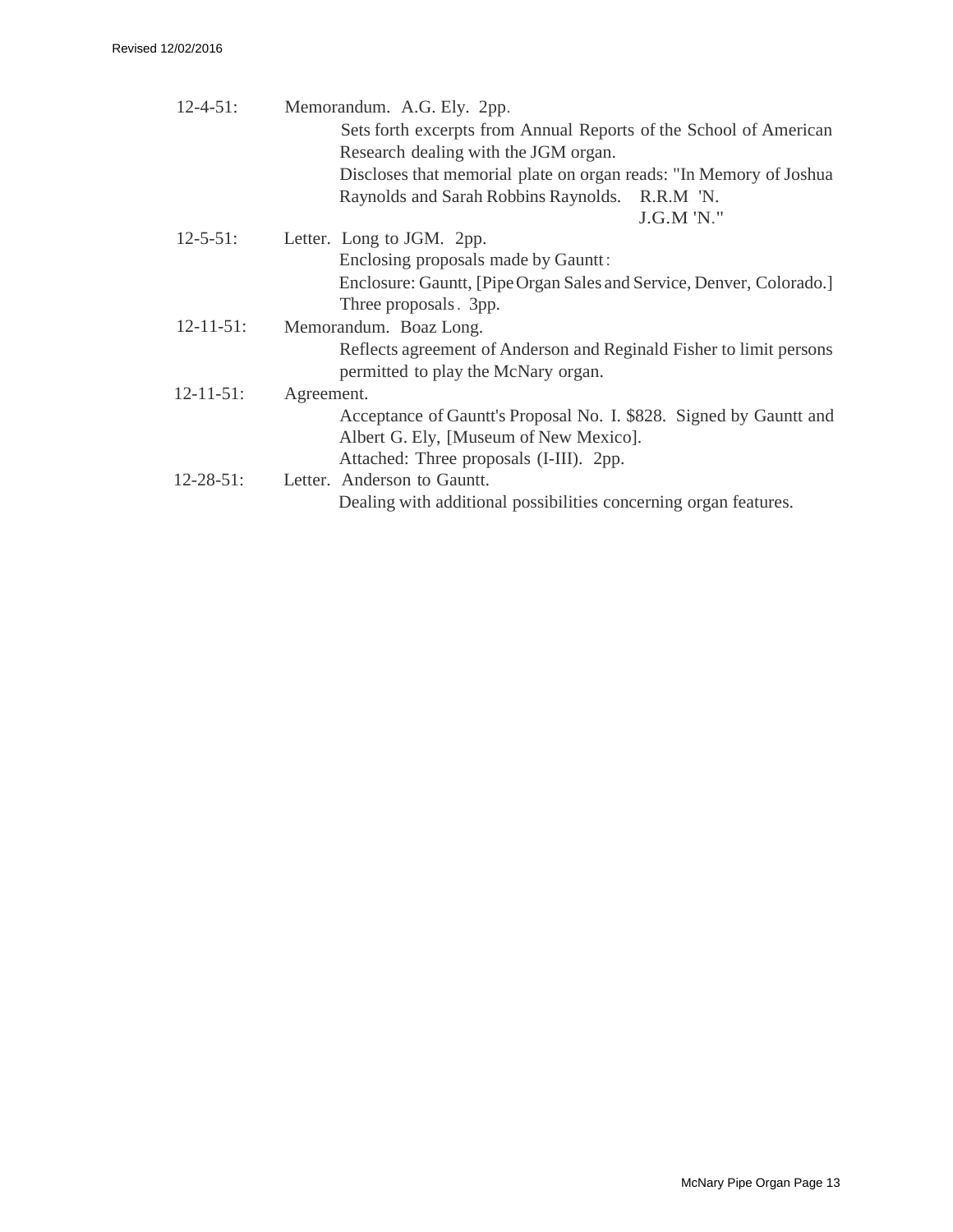### **D. 1952-1953**

In the year 1952 (and into 1953) in addition to the continuing efforts to have the organ returned to "health" and to secure someone to do the requisite work, a series of organ recitals were scheduled and held. Records pertaining to those recitals are separately gathered in the Folders at the end of this subsection D.

Thus, part (a) includes the papers relating to repairs and maintenance efforts; and part (b) contains the earliest records found scheduling recitals on the McNary pipe organ, beginning in late 1952 and continuing into 1953.

Subsection I  $(b)$ <sub>1</sub>infra, continues to digest records found of organ recitals for the period 1971-1976. No parallel records have been found for the intervening years, but it is likely that recitals occurred.

\* \*  $*$  \*

#### (a) **Repairs and Maintenance.**

| 27. | $1 - 3 - 52$ :  | Letter. Anderson [Associate in Charge, History and Publications] to Gauntt.          |
|-----|-----------------|--------------------------------------------------------------------------------------|
|     |                 | Enclosing contract for repair of organ in Art Gallery [MFA]. Letter.                 |
|     | $1 - 22 - 52$ : | The Kilgen Organ Company, St. Louis, MO. to (Mrs.) Christine                         |
|     |                 | Anderson [St. Francis Auditorium].                                                   |
|     |                 | Soliciting work order.                                                               |
|     | $1 - 24 - 52$ : | Letter. (Mrs.) Anderson to J. Paul Audet [Kilgen Mgr.].                              |
|     | $1 - 27 - 52$ : | Letter. Kilgen Organ Co. [J. Paul Audet] to (Mrs.) Anderson.                         |
|     |                 | Setting forth the prices.                                                            |
|     | $1 - 31 - 52$ : | Letter. Gauntt to Anderson.                                                          |
|     |                 | Plans for trip to Santa Fe.                                                          |
|     | $2 - 5 - 52$ :  | Letter. Anderson to Gauntt.                                                          |
|     | $2 - 25 - 52$ : | Memorandum. Anderson [Palace of the Governors] to Boaz Long.                         |
|     |                 | Reporting on Gauntt.                                                                 |
|     | $2 - 29 - 52$ : | Letter. Anderson to Gauntt.                                                          |
|     | $4 - 14 - 52$ : | Memorandum. [Unsigned.]                                                              |
|     |                 | Records telephone call from Smith A Gauntt reporting on his activities<br>and plans. |
|     | $4 - 15 - 52$ : | Letter. Gauntt [as representative of Pipe Organ Sales and Service, Denver,           |
|     |                 | Colorado] to Anderson.                                                               |
|     |                 | Reporting on forthcoming parts shipment.                                             |
|     | $4 - 18 - 52$ : | Memorandum. Anderson to Long. 2pp. (2 cc.)                                           |
|     |                 | Setting forth requisite steps to be taken respecting the use and care of             |
|     |                 | the McNary organ.                                                                    |
|     |                 |                                                                                      |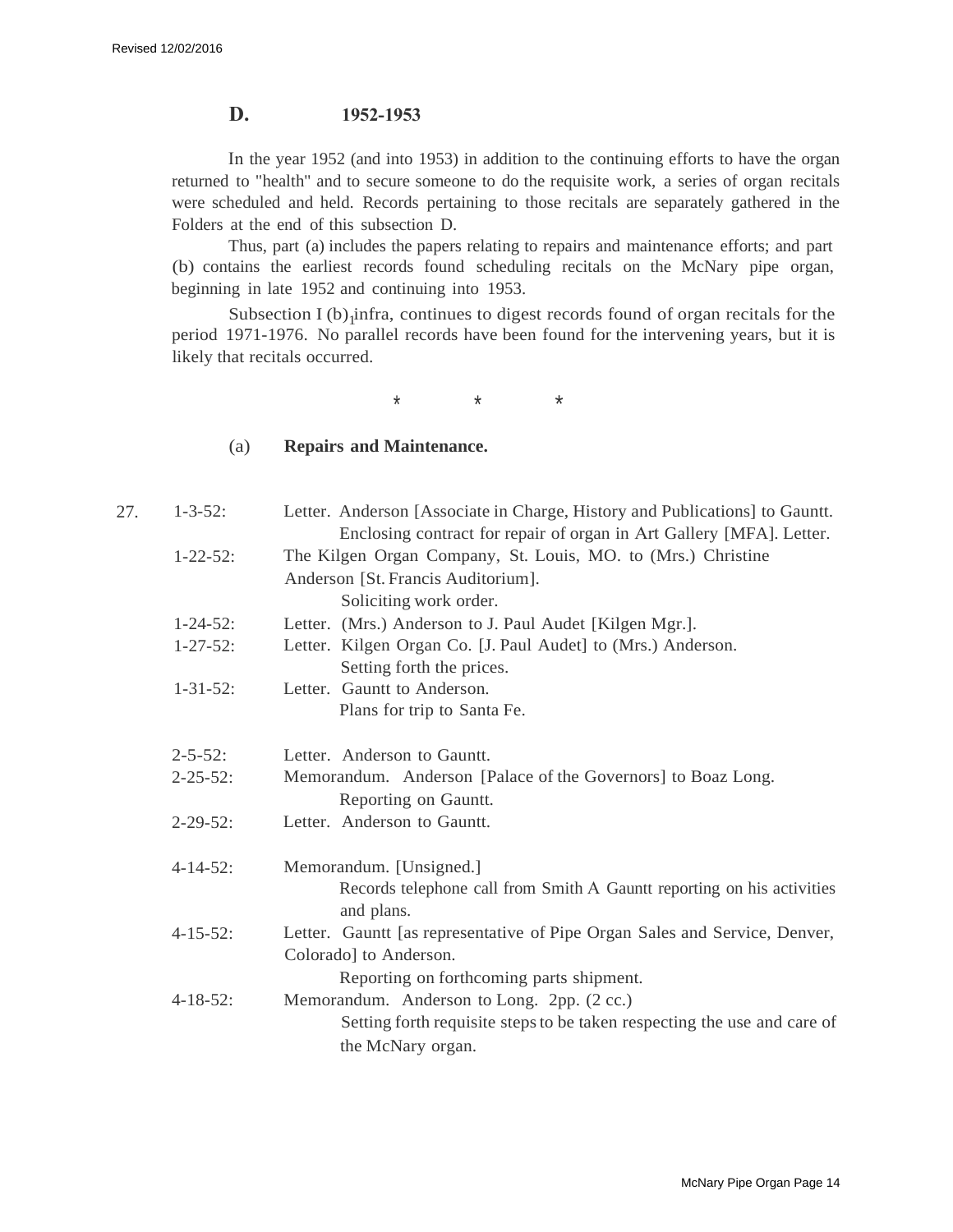|     | $4-18[?]-52:$    | Memorandum. JGM to Boaz Long. 2pp.                                                                                                                                                                                                                                                           |
|-----|------------------|----------------------------------------------------------------------------------------------------------------------------------------------------------------------------------------------------------------------------------------------------------------------------------------------|
|     | $4-19-52$ :      | [Same subject as preceding memorandum.]<br>Memorandum. Anderson [on letterhead of the Palace of the Governors] to<br>Boaz Long.<br>Reporting on interview with JGM concerning the organ.<br>Lists restrictions on the use of the organ.                                                      |
|     | $4 - 25 - 52$ :  | Letter. Anderson to Chival Awning Co., Albuquerque.<br>Letter. JGM to Boaz Long.                                                                                                                                                                                                             |
| 28. | $5 - 2 - 52$ :   | Letter. JGM to Boaz Long. 2pp.                                                                                                                                                                                                                                                               |
|     |                  | Responding to suggestion that care of the organ be vested in a Committee<br>representing the Directors of the Museum with JGM as Chairman, he<br>makes seven suggestions for its control. One of them is to arrange for a<br>formal recital when the instrument is finally in perfect order. |
|     | $5 - 7 - 52$ :   | Memorandum. Smith A. Gauntt to Long.<br>Warns about heating organ with steam radiators.                                                                                                                                                                                                      |
|     | $5 - 12 - 52$ :  | Memorandum. Boaz Long.<br>Records conversations with Dr. Reginald Fisher re committee activities.                                                                                                                                                                                            |
|     | $5 - 15 - 52$ :  | Memorandum. JGM to Boaz Long.<br>Concerning use of McNary organ; vizby accomplished individuals.                                                                                                                                                                                             |
|     | $5 - 15 - 52$ :  | Memorandum. [Same parties.] 2pp.<br>Concerning use and care of the pipe organ.                                                                                                                                                                                                               |
|     | $5 - 20 - 52$ :  | Letter. Anderson to Chival Awning Co.<br>Suggests it would be better for cover of the organ read "Gift of<br>$[JGM]$ ."                                                                                                                                                                      |
|     | $5 - 25 - 52$ :  | Letter. JGM to Long.                                                                                                                                                                                                                                                                         |
|     | $6 - 2 - 52$ :   | Letter. Anderson to JGM.<br>Asks him to "approve" the two 5-15 memos to make them more<br>forceful.                                                                                                                                                                                          |
|     | $9 - 20 - 52$ :  | Notes on conference with JGM. [Source not disclosed.]<br>Discussion of organ use for special civic and cultural events. Three<br>conditions imposed by JGM.                                                                                                                                  |
|     | $12 - 29 - 53$ : | Letter. Joseph W. Grant to JGM. 3pp.<br>Highly recommending Fred Meunier to re-build the McNary pipe<br>organ.                                                                                                                                                                               |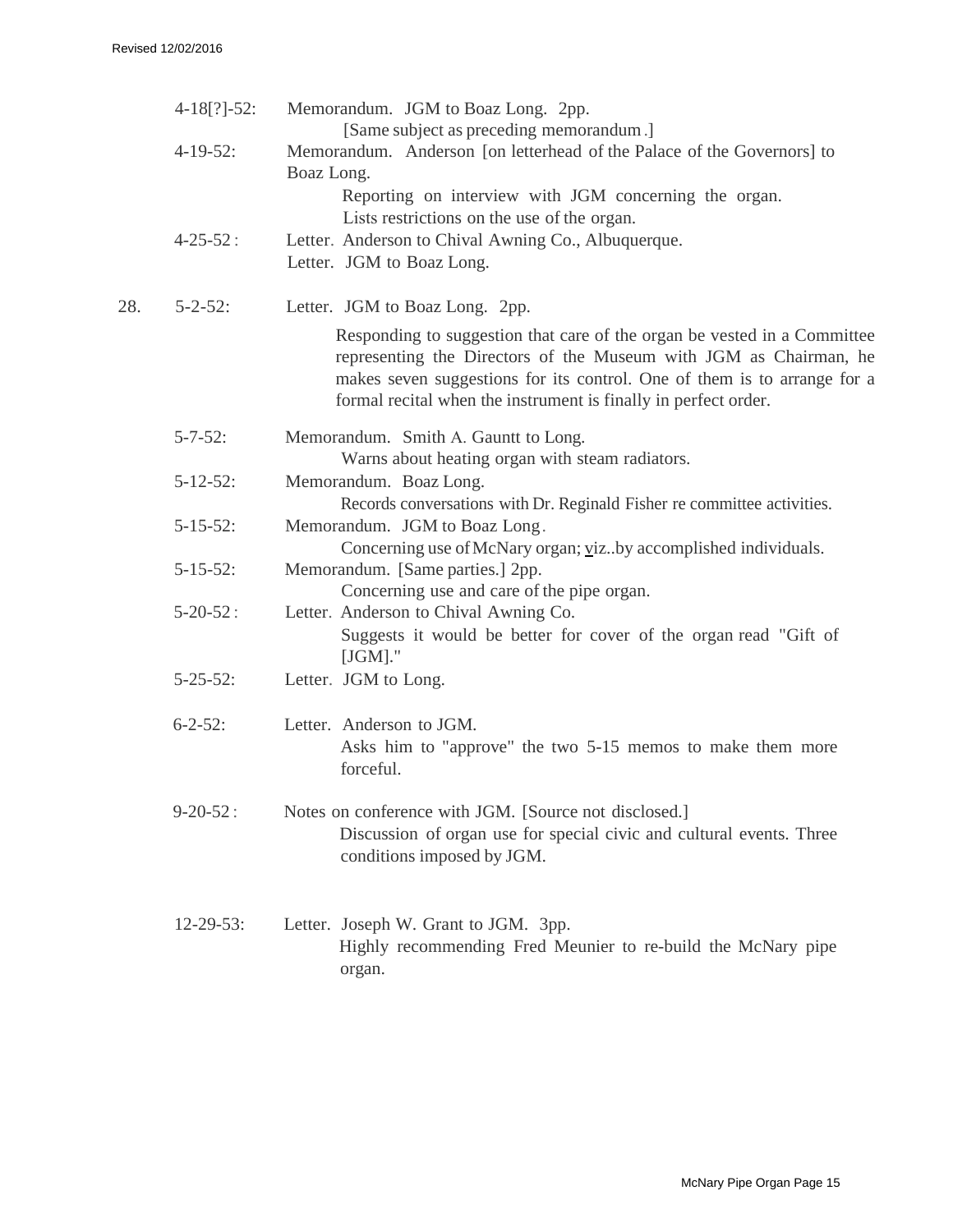30.

## **(b) Organrecitals- programs,press, etc.**

## **29. Recital I. July 6, 1952.**

| $6 - 29 - 52$ : | News clipping. The New Mexican. Headline: Sunday Organ Concerts                                                                                                                                  |
|-----------------|--------------------------------------------------------------------------------------------------------------------------------------------------------------------------------------------------|
|                 | Are Planned Here.                                                                                                                                                                                |
|                 | Reports that the first of the organ recitals (to be given on first<br>Sunday of each month) is scheduled for July 6. Describes Nina Ancona<br>as program arranger, and gives names of organists. |
| $7-6-52$ :      | Program. At Saint Francis Auditorium. Joseph Grant, Organist.<br>Lists compositions and composers.                                                                                               |

## **31. Recital II. August 3, 1952.**

| $7 - 31 - 52$ : | News clipping. The New Mexican. Headline: Mrs. Hammons Presents Organ<br>Recital Sunday.                                                                                                        |
|-----------------|-------------------------------------------------------------------------------------------------------------------------------------------------------------------------------------------------|
|                 | Reports that Josephine Ridenour Hammons will present the second<br>program in the series of organ recitals at the Auditorium on Sunday<br>[August $3$ ].<br>Biographical details on her follow. |
|                 |                                                                                                                                                                                                 |
|                 | Attached: Draft of press release.                                                                                                                                                               |
| $8 - 3 - 52$ :  | Program. At Saint Francis Auditorium.<br>Josephine Ridemour Hammons,<br>Organist.<br>Lists compositions and composers.                                                                          |
|                 |                                                                                                                                                                                                 |
| $8 - 3 - 52$ :  | News clipping. The New Mexican. Headline: Organ Program Numbers<br>Listed.                                                                                                                      |
|                 | Lists compositions performed that day. Photograph of artist seated<br>at McNary organ.<br>Attached: Draft of press release.                                                                     |
| $8 - 3 - 52$ :  | Notes. By Ms. Hammons [?]. Longhand. 1 sheet.                                                                                                                                                   |
|                 | Sets forth compositions, composers, her curriculum vitae, background.                                                                                                                           |
|                 | <b>Recital III.</b> September 14, 1952 [Adjourned from Sept. 7.]                                                                                                                                |
|                 |                                                                                                                                                                                                 |

9-7-52: News clipping. The New Mexican. Headline: Organ - Violin Recital At Museum Postponed [to September 14].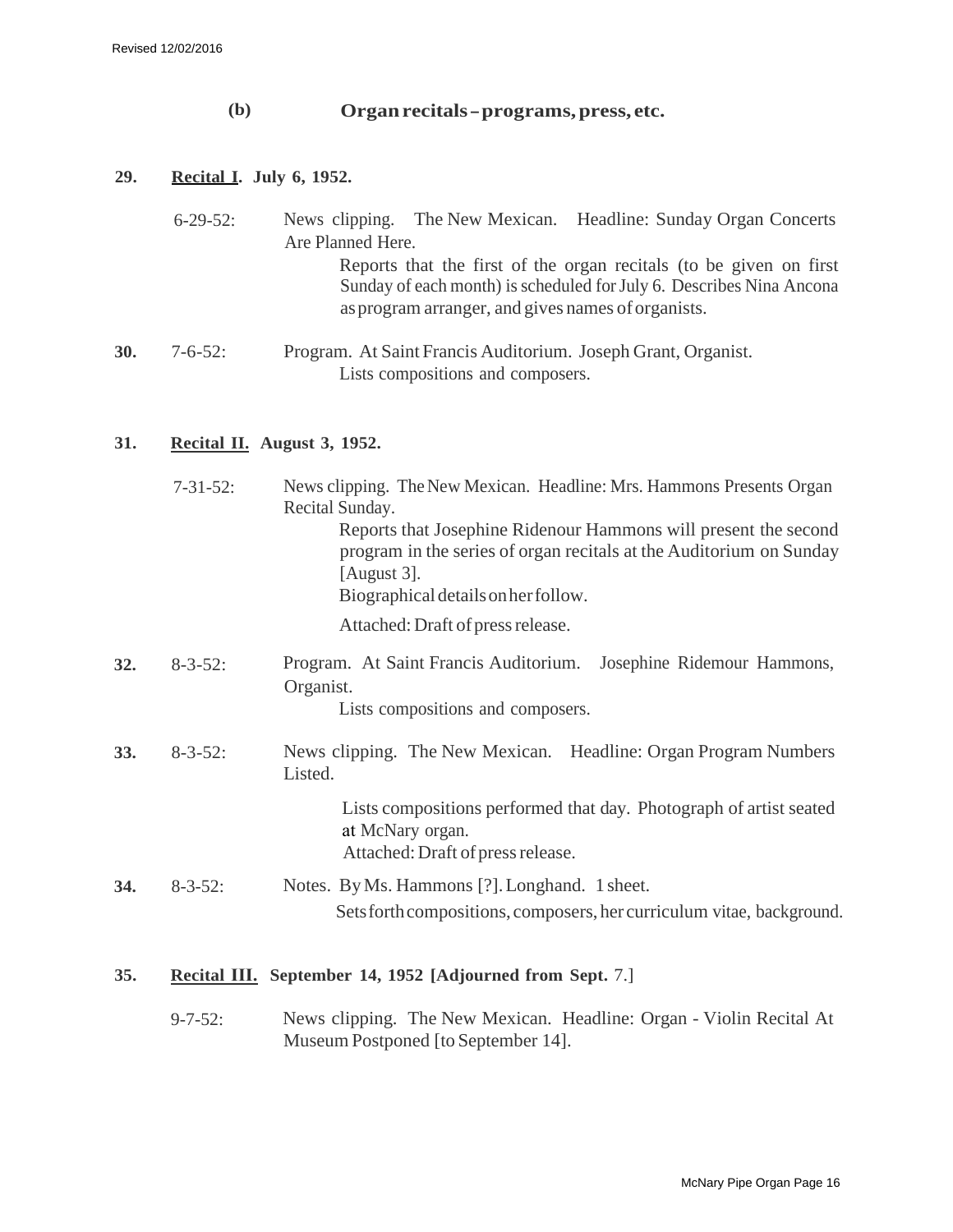| 36. | $9-14-52:$      | Program. At Saint Francis Auditorium.<br>Wesley T. Selby, Organist.<br>Frances Craig, Violinist.<br>Lists compositions and composers.          |
|-----|-----------------|------------------------------------------------------------------------------------------------------------------------------------------------|
| 37. | N.d.:           | Press releases (2).<br>One announcing postponement.<br>One setting forth program.                                                              |
| 38. |                 | Recital IV. October 12, 1952.                                                                                                                  |
|     | $10-10-52$ :    | News clipping. The New Mexican.<br>Headline: Ancona Program Set For Sunday [Oct. 12].                                                          |
|     |                 | Reports that Nina Ancona will present fourth concert vice<br>Goodsell Slocum as the organist.                                                  |
| 39. | $10-10-52$ :    | Press release. Announcing concert on October 12.                                                                                               |
| 40. | $10-12-52$ :    | Program. At Saint Francis Auditorium. Nina Ancona, Organist.<br>Lists compositions and composers.                                              |
| 41. |                 | <b>Recital V.</b> November 9, 1952. [Postponed to December 7.]                                                                                 |
|     | $10-9-52$ :     | Program. [St. Francis Auditorium.]<br>Lists compositions and composers.                                                                        |
|     | $N.d.$ :        | Note. Nina Anacona to "Dear Al."<br>Summarizes background of George Fenley and Jane Snow, artists.<br>Note at top: Canceled for November. Etc. |
| 42. | $12 - 3 - 52$ : | News clipping. The New Mexican. Headline: Mary Straw Organist Sunday<br>[Dec. $7$ ].<br>Detailed review of her accomplishments.                |
| 43. | N.d.:           | Curriculum Vitae (2). Of Jane Snow and George Fenley. [Scheduled to<br>perform on original date.]                                              |
| 44. | $12 - 7 - 52$ : | Program. St. Francis Auditorium.<br>Mary Jean Straw, Organist.<br>Lists compositions and composers.                                            |
| 45. | $N.d.$ :        | Curriculum Vitae. Mary Jean Straw.                                                                                                             |
|     |                 |                                                                                                                                                |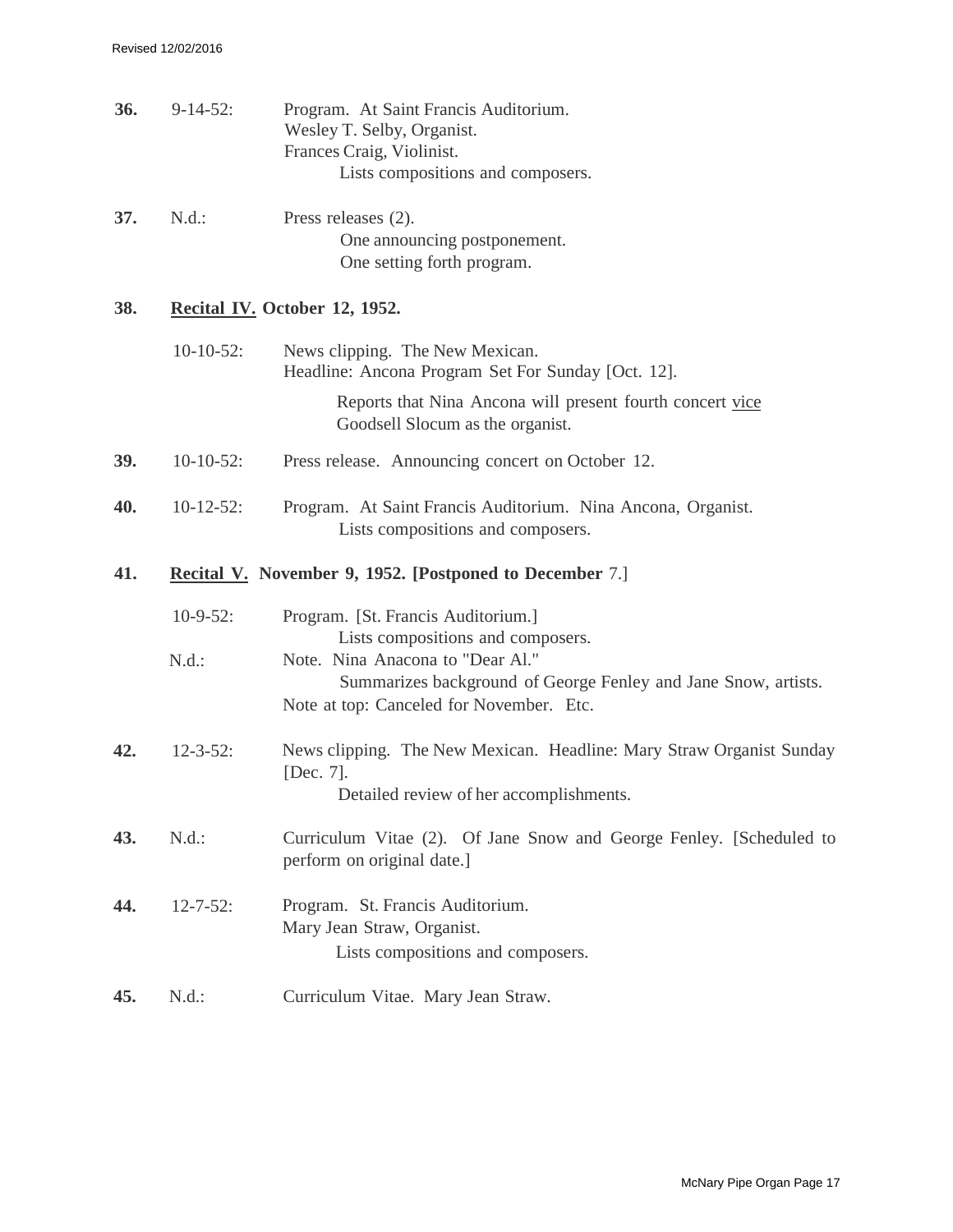## **46. Recital VI. January 4, 1953**

1-4-53: Program. St. Francis Auditorium. Joseph Grant, Organist. Lists compositions and composers.

## 47. **Recital VII. February 8, 1953.**

|     | $2 - 8 - 53$ :  | Program. St. Francis Auditorium.                                                                                                                                                                                |
|-----|-----------------|-----------------------------------------------------------------------------------------------------------------------------------------------------------------------------------------------------------------|
|     |                 | Walter Keller, Harpsichordist                                                                                                                                                                                   |
|     |                 | Donald Johnson, Oboist.                                                                                                                                                                                         |
|     |                 | Lists compositions and composers.                                                                                                                                                                               |
|     |                 | Also Notes to compositions.                                                                                                                                                                                     |
| 48. | $2 - 1 - 53$ :  | News clipping. The New Mexican.                                                                                                                                                                                 |
|     |                 | Reports on forthcoming concert on February 8.<br>Describes Keller and his achievements; to play on his own harpsichord.<br>Attached: draft of press release underlying news article.                            |
|     | $2 - 1 - 53$ :  | Albuquerque Journal.<br>Art/Music Section.<br>News clipping.<br>Headline:<br>Harpsichord Music to be Presented For Faculty Women by Prof.Keller.                                                                |
| 49. | $2 - 10 - 53$ : | News clippings. The New Mexican.<br>Reports on February 8 concert. Photo of Walter Keller.<br>Also: press release underlying news article.                                                                      |
| 50. |                 | Recital VIII. March 8, 1953.                                                                                                                                                                                    |
|     | $3 - 8 - 53$ :  | Program. St. Francis Auditorium.                                                                                                                                                                                |
|     |                 | Nina Ancona, Organist.                                                                                                                                                                                          |
|     |                 | Lists compositions and composers.                                                                                                                                                                               |
| 51. | $3 - 8 - 53$ :  | News clipping. The New Mexican.<br>Reports on concert Features photograph of Nina Ancona at the organ.<br>Also: press release and earlier [n.d.] article from The New Mexican<br>[n.d.] on forthcoming recital. |
| 52. |                 | <b>Recital IX.</b> April 12, 1953.                                                                                                                                                                              |
|     | $4 - 12 - 53$ : | Program. St. Francis Auditorium.<br>Thelma Mock, Organist.                                                                                                                                                      |
|     |                 | Lists compositions and composers.                                                                                                                                                                               |

Also: draft of program.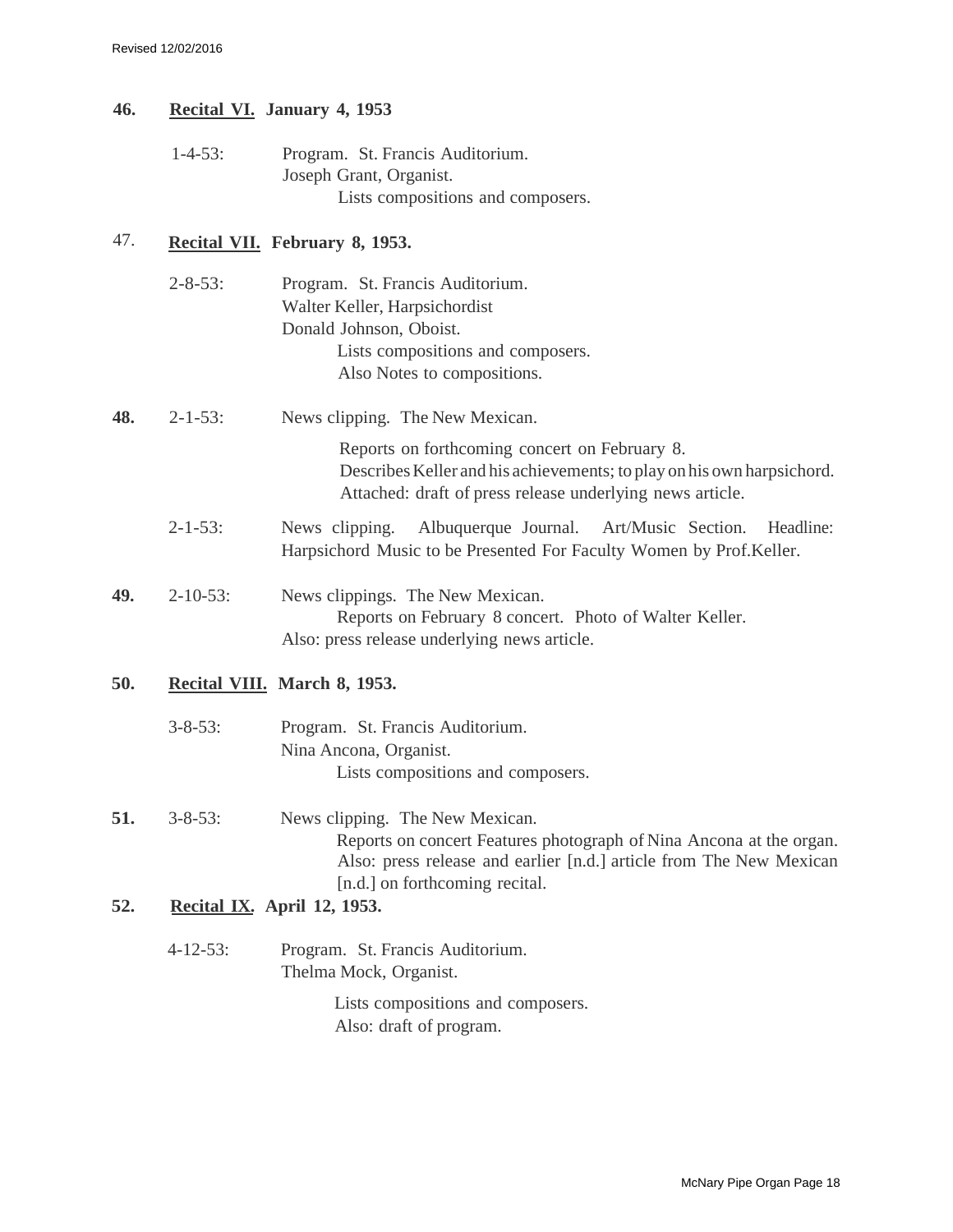|     | $53.4 - 2 - 53:$ | Letter. Thelma Mock to Albert Ely.                     |
|-----|------------------|--------------------------------------------------------|
|     |                  | Lists musical credits for inclusion in Program.        |
| 54. | $4 - 5 - 53$ : } |                                                        |
|     | $4 - 12 - 53$    | News clippings (3). The New Mexican.                   |
|     |                  | Before and after concert; with picture of Thelma Mock. |
|     |                  | Also: Press release. April 12, 1953.                   |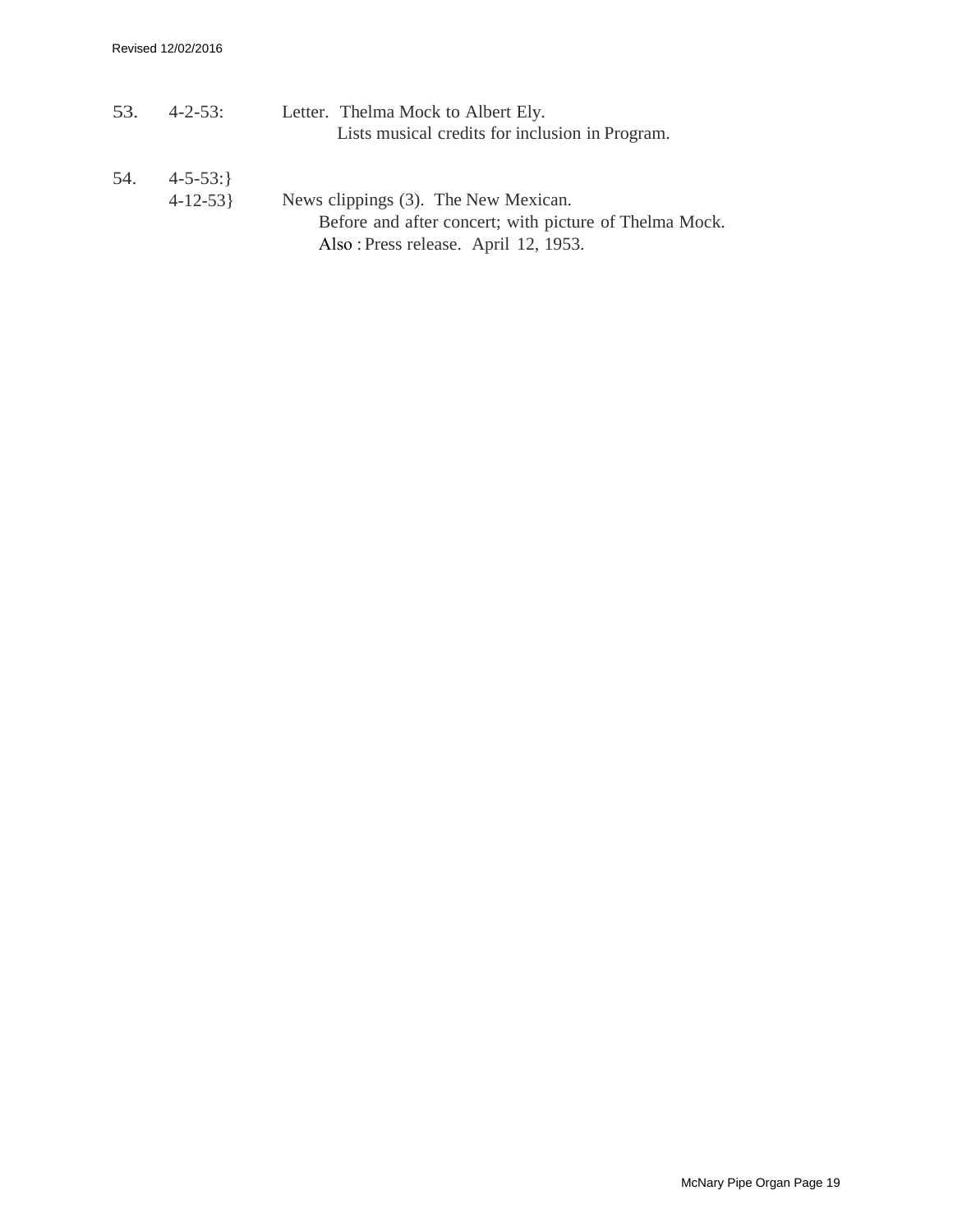## **E. 1954**

| 55. | $1-19-54$ :     | Letter. Arthur J.O. Anderson, La Jolla, CA to JGM.                              |
|-----|-----------------|---------------------------------------------------------------------------------|
|     |                 | Reviewing his experiences with organ repair people.                             |
|     | $1 - 26 - 54$ : | Letter. Stanley W. Williams [of Aeolian-Skinner Organ Company, Inc.] to<br>JGM. |
|     |                 | Recalling time when they built the McNary organ. He is available for            |
|     |                 | modernizing improvements.                                                       |
|     | $2 - 13 - 54$ : | Letter. JGM to Fisher.                                                          |
|     |                 | Acknowledges receipt of letters from Joe Grant, Stanley Williams                |
|     |                 | [Aeolian] and Arturo [no last name].                                            |
|     |                 | Will write up a history of the organ.                                           |
|     | $3-13-54$ :     | Letter. JGM to Boaz Long. 2pp.                                                  |
|     | $4-16-54$ :     | Letter. Fred H. Meunier, Denver, Colo. to JGM. 3pp.                             |
|     |                 | Discusses his inspection of the pipe organ.                                     |
|     |                 | Encloses existing stop list of organ and proposed changes.                      |
|     |                 | Enclosure: Stop List.                                                           |
|     | $=$             | Letter. Meunier to Fisher.                                                      |
|     |                 | Enclosing copy of 4-16 letter to JGM.                                           |
|     | $=$             | Letter. Meunier to JGM.                                                         |
|     |                 | Supplementing earlier one of same date.                                         |
| 56. | $5 - 3 - 54$ :  | Letter. Meunier to JGM. 2pp.                                                    |
|     | $5 - 5 - 54$ :  | Letter. JGM to Fisher.                                                          |
|     | $5 - 8 - 54$ :  | Letter. JGM to Arturo -                                                         |
|     | $5 - 12 - 54$ : | Letter. Meunier to JGM.                                                         |
|     |                 | Enclosing specifications for organ changes. Two copies attached. List.          |
|     | $5 - 28 - 54$ : | Proposed changes. 4pp. [Duplicates specifications sent with 5-12 letter.]       |
|     | $6 - 9 - 54$ :  | Letter. JGM to Stanley W. Williams.                                             |
|     | $7 - 6 - 54$ :  | Letter. Meunier to JGM. 2pp.                                                    |
|     |                 | Enclosing additional specifications to those of Stanley Williams, supra.        |
|     |                 | Enclosed: Specifications and Accessories. 6pp. 2 sets.                          |
|     | $7-16-54$ :     | Letter. Stanley W. Williams [Aeolian-Skinner Organ Co.] to JGM. 2pp.            |
|     |                 | Comments on Meunier letter, supra.                                              |
| 57. | $7 - 20 - 54$ : | Letter. JGM to Fisher.                                                          |
|     | $7 - 20 - 54$ : | Letter. JGM to Anderson.                                                        |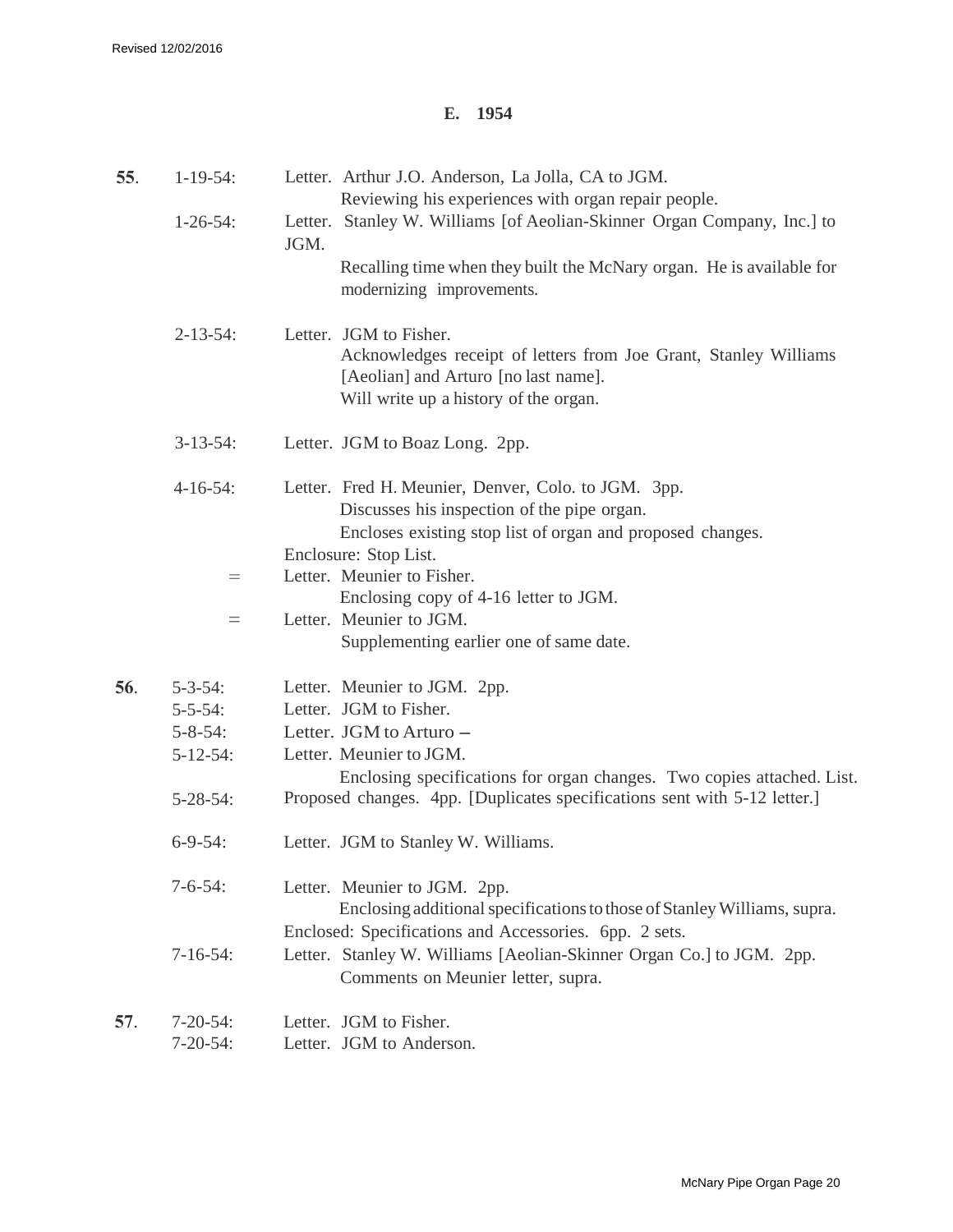|     | $7 - 21 - 54$ :  | Letter. Meunier to JGM.<br>[Still dealing with organ problems.]                                                                                       |
|-----|------------------|-------------------------------------------------------------------------------------------------------------------------------------------------------|
|     | $7 - 24 - 54$ :  | Letter. JGM to Anderson.                                                                                                                              |
|     | $7 - 26 - 54$ :  | Memorandum. Anderson to Fisher.                                                                                                                       |
|     | $7-29-54:$       | Memorandum. Boaz Long to Organ Committee.                                                                                                             |
|     |                  | Note attached: "Never sent out by Mr. Long."                                                                                                          |
|     | $8-9-54$ :       | Letter. JGM to Boaz Long.                                                                                                                             |
|     | $8-13-54$ :      | Letter. Long to JGM.                                                                                                                                  |
|     | $8-18-54$ :      | Memorandum. [No signature. Copies to Anderson, Ely, Fisher, John Gaw                                                                                  |
|     |                  | Meem. Probably by JGM or Long. Probably the Organ Committee.]<br>Recording discussion over methods for raising \$19,000. to re-build<br>McNary organ. |
| 58. | $9-16-54$ :      | Memorandum. Organ Committee. By Boaz Long.<br>Reveals discussion of means for funding the re-building of the pipe<br>organ.                           |
|     |                  | Lists committee members:                                                                                                                              |
|     |                  | JGM. chairman                                                                                                                                         |
|     |                  | A.J.O. Anderson                                                                                                                                       |
|     |                  | Reginald Fisher                                                                                                                                       |
|     |                  | A.G. Ely                                                                                                                                              |
|     |                  | Boaz Long                                                                                                                                             |
|     | $9-17-54$ :      | Letter. JGM to Fred Meunier. 2pp. Unsigned.                                                                                                           |
|     |                  | Noting that State cannot fund the renovation of the organ without the                                                                                 |
|     |                  | protection of competitive bidding.                                                                                                                    |
|     | $9 - 24 - 54$ :  | Letter. Meunier to JGM.                                                                                                                               |
|     |                  | Responds to 9-17 letter<br>Discusses the art of "voicing." Withdraws his bid to repair the organ.                                                     |
|     | $12 - 26 - 54$ : | Letter. Meunier to JGM.                                                                                                                               |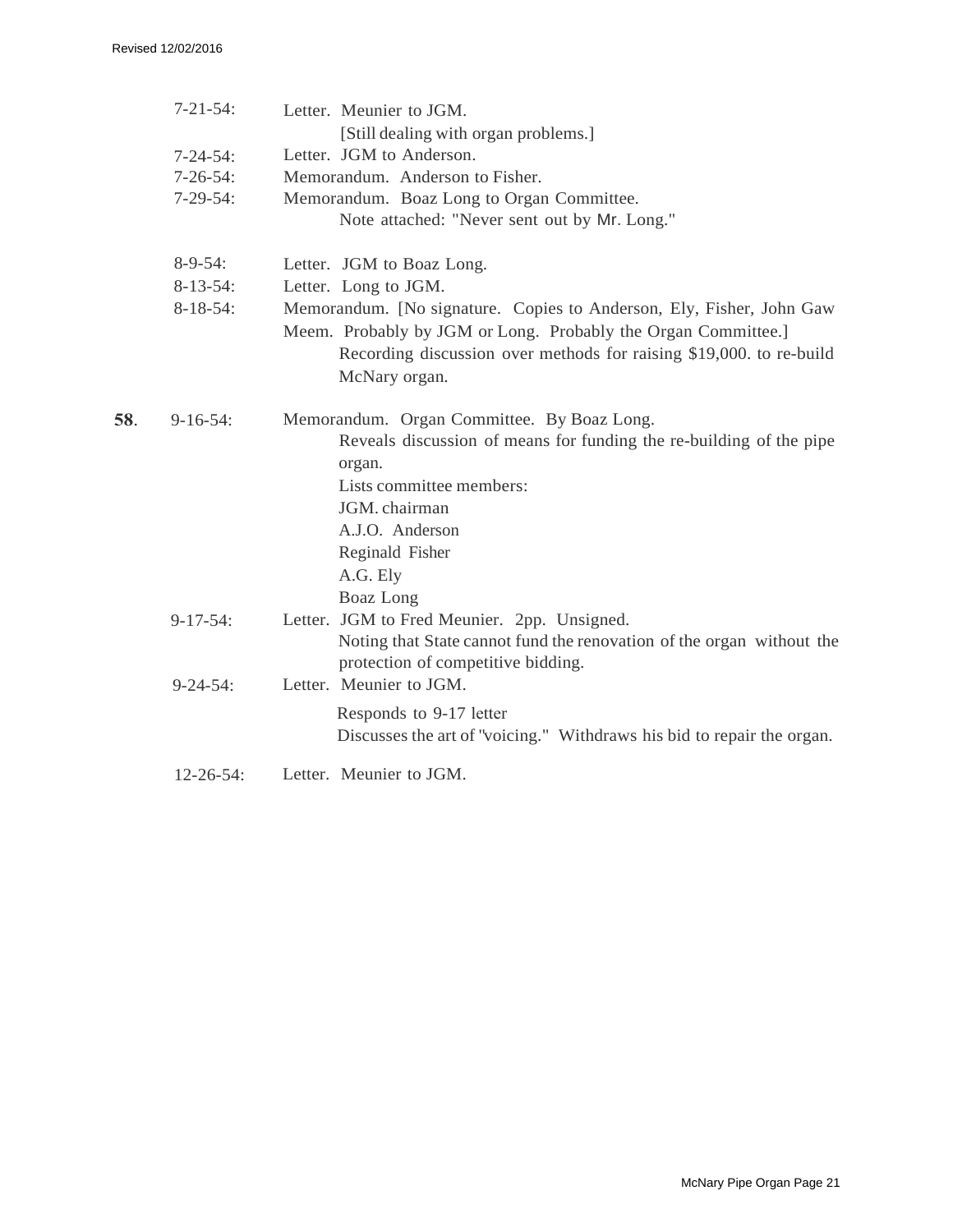#### **F. 1955-1956**

[No early 1955 material found.]

| 59. | $10-20-55$ :    | Letter. Joseph Grant to Reginal Fisher. 2pp.<br>Discussing Meunier's schedule for corning to Santa Fe to begin work;<br>the increasing costs for materials; the likelihood that the job would cost<br>some \$2,000. more than the earlier estimate; and that as Meunier's<br>agent he would work out an instalment payment plan.                                                                        |
|-----|-----------------|---------------------------------------------------------------------------------------------------------------------------------------------------------------------------------------------------------------------------------------------------------------------------------------------------------------------------------------------------------------------------------------------------------|
|     | $10-22-55$ :    | Letter. Meunier to Reginal [sic] Fisher [Director of Fine Arts]. 2pp.<br>Has learned that an appropriation has been made for the job. Disputes<br>that \$17,000. figure was mentioned earlier.                                                                                                                                                                                                          |
|     | $10-22-55$ :    | Letter. Meunier to Reginal Fisher.<br>Trying to sponsor Dr. Frederick Boothroyd for position of Organist-<br>Choir Master at \$5,000. per year.                                                                                                                                                                                                                                                         |
|     | $11 - 3 - 55$ : | Letter. JGM to Fisher.                                                                                                                                                                                                                                                                                                                                                                                  |
|     | $12 - 5 - 55$ : | Letter. Joe [sic] Grant to Fisher. 2pp.<br>[Pushing for deal on Meunier.]                                                                                                                                                                                                                                                                                                                               |
| 60. | $2 - 29 - 56$ : | Memorandum. Fisher to Long.<br>Offering his services in moving ahead on organ deal.                                                                                                                                                                                                                                                                                                                     |
|     | c. $1-56$ :     | Letter. Stanley W. Williams [Aeolian-Skinner Organ Company, Inc.] to Fisher,<br>MNM.                                                                                                                                                                                                                                                                                                                    |
|     |                 | Refers to enclosed "life" of the McNary organ. [Not found.]                                                                                                                                                                                                                                                                                                                                             |
|     | $4 - 1 - 56$ :  | Letter. Joe Grant to Fisher. 2pp.<br>Hints that Meunier may reject deal, if not closed soon.                                                                                                                                                                                                                                                                                                            |
|     | $4-17-56:$      | Letter. Boaz Long [Director] to State Purchasing Agent [Charles F. Horne].<br>Announces that The Finance Board has approved \$18,000. for<br>remodeling the McNary organ in the Saint Francis Auditorium.<br>Encloses three firms to be given opportunity to bid:<br>Aeolian-Skinner, California<br>Fred H. Meunier . Colorado.<br>Reuter Organ Co. Kansas.<br>Attached: copy of Meunier bid: \$22,000. |
|     | $4 - 27 - 56$ : | Letter. Meunier to State, Office of Purchasing Agent.<br>Sets forth his qualifications and payment terms: 50% down, balance<br>upon completion.                                                                                                                                                                                                                                                         |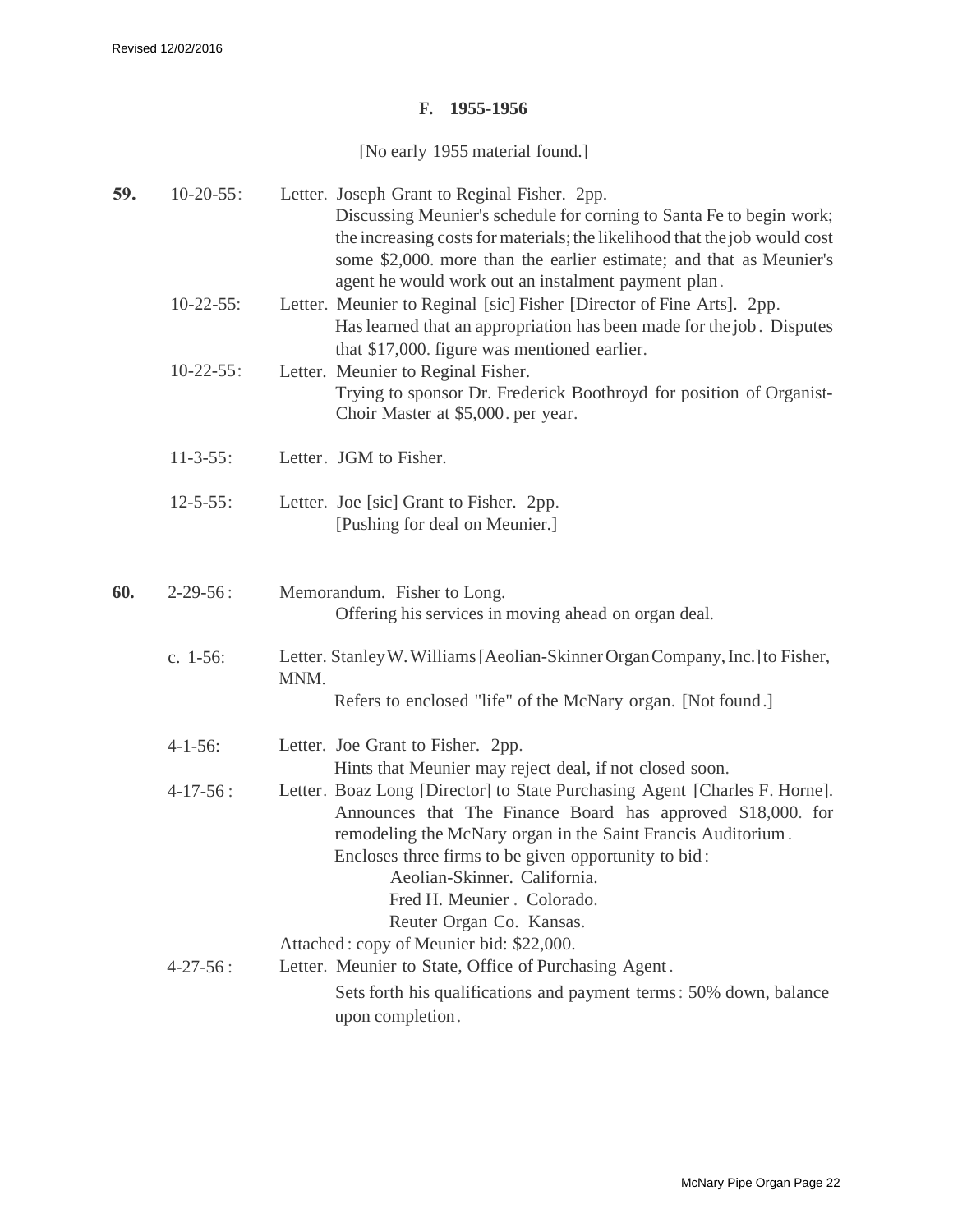61.

| Letter. Meunier to Albert Ely. 2pp.<br>Modifying specifications.<br>Enclosing contract. [see infra.]                                                                                                                                                                                              |
|---------------------------------------------------------------------------------------------------------------------------------------------------------------------------------------------------------------------------------------------------------------------------------------------------|
| Letter. Meunier to JGM.<br>Regrets having to reduce specifications by over \$4,000. to come within<br>the appropriation.                                                                                                                                                                          |
| Letter. Boaz Long to Meunier.<br>Acknowledges receipt of contracts. Has been informed that the State<br>Purchasing Agent has approved the bid at \$17,993.<br>Enclosed: executed contract; states that "remaining \$4,000." needed<br>to complete the job can be covered later by a Change Order. |
| Contract documents. Fully signed by Boaz Long, Director, Museum of New<br>Mexico, and Fred H. Meunier. Price: \$17,993. Specifications attached.                                                                                                                                                  |
| Additional sets (2) of specifications:<br>(1) From Meunier; probably earlier version.<br>(1) From Stanley Williams. Lost bid.                                                                                                                                                                     |
| Meunier to Boaz Long.<br>Ordering additional material conditionally against prospective \$4,000.<br>Change Order withing 30 days.                                                                                                                                                                 |
| Letter. Boaz Long to Meunier.<br>Returning countersigned copy of contract.                                                                                                                                                                                                                        |
| Letter. Meunier to Long.                                                                                                                                                                                                                                                                          |
| Letter. [Same parties.]<br>Inquiring about the \$4,000. "extras."                                                                                                                                                                                                                                 |
| Letter. Long to Meunier.<br>Total increased to \$22,000.                                                                                                                                                                                                                                          |
| Letter. Reginald Fisher [Director of MFA] to Meunier.<br>Authorizes additional item at \$300.                                                                                                                                                                                                     |
| Letter. Meunier to Fisher.<br>Acknowledgment.                                                                                                                                                                                                                                                     |
| Letter. [Same parties.]                                                                                                                                                                                                                                                                           |
| Letter. [Same parties.]                                                                                                                                                                                                                                                                           |
| Letter. The Reuter Organ Co. to Fisher.                                                                                                                                                                                                                                                           |
| Letter. Albert G. Ely to State Purchasing Agent.                                                                                                                                                                                                                                                  |
|                                                                                                                                                                                                                                                                                                   |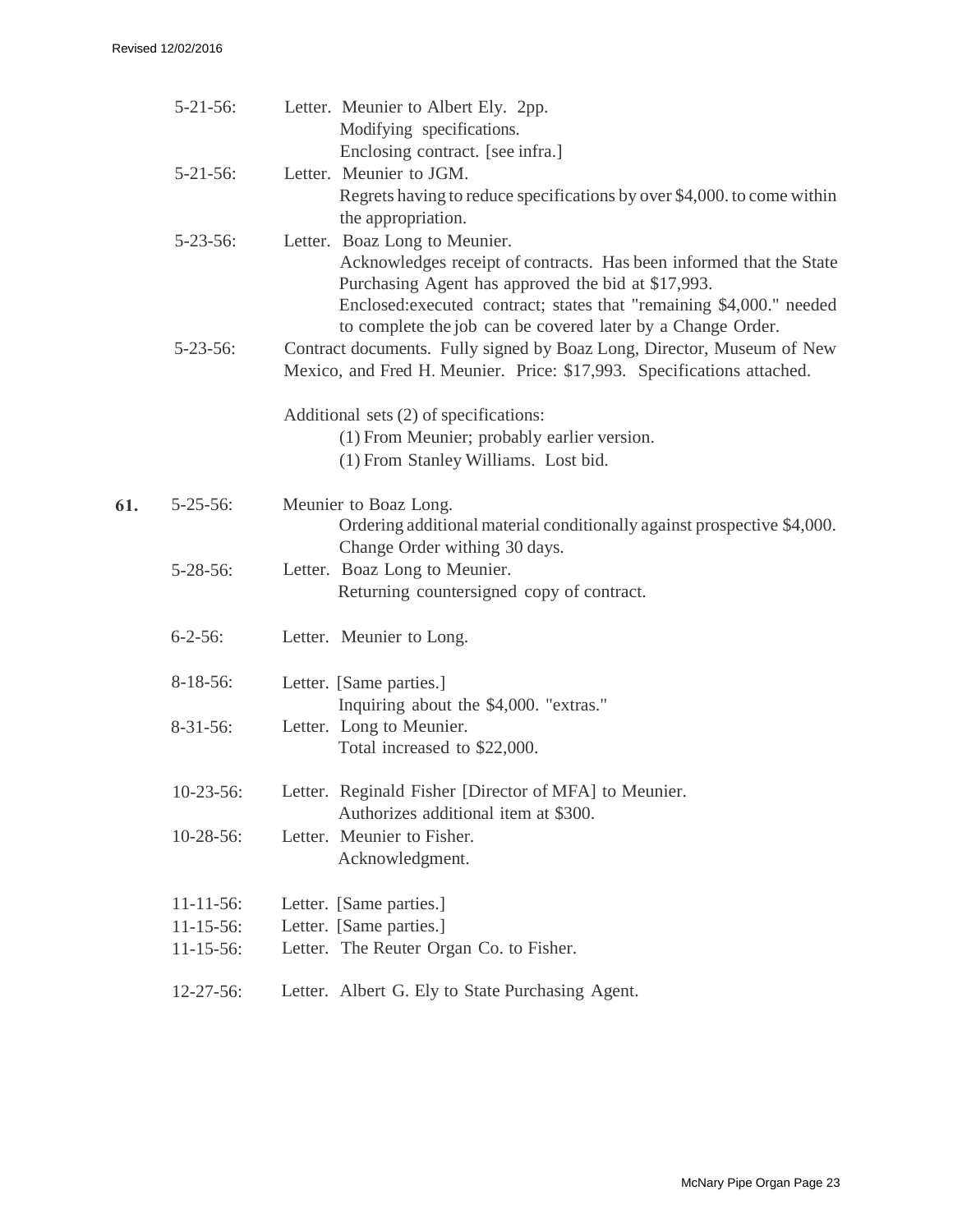#### G. 1957-1958

| 62. | $1 - 8 - 57$ :  | Letter. The Reuter Organ Company [A.G. Sabol, V.P.] to Reginald Fisher<br>[Director, MFA]. |
|-----|-----------------|--------------------------------------------------------------------------------------------|
|     |                 | Offering various wood finishes for the console.                                            |
|     | $1 - 28 - 57$ : | Letter. Fisher to Sabol.                                                                   |
|     |                 | Response to 1-8 letter                                                                     |
|     | $2 - 1 - 57$ :  | Letter. Sabol to Fisher.                                                                   |
|     | $2 - 4 - 57$ :  | Letter. Fisher to Sabol.                                                                   |
|     | $2 - 7 - 57$ :  | Letter.                                                                                    |
|     | $3 - 31 - 57$ : | Letter. Meunier to Fisher.                                                                 |
|     | $6 - 18 - 57$ : | Letter. Joe Grant to Fisher.                                                               |
|     |                 | Preparing for acceptance of job.                                                           |
|     | $6 - 20 - 57$ : | Letter. Meunier to Fisher.                                                                 |
|     |                 | [Same topic.]                                                                              |
|     | $7 - 1 - 57$ :  | Letter. Joe Grant to Fisher.                                                               |
|     |                 | Congratulating him on sign-off.                                                            |
|     | $7 - 17 - 57$ : | Letter. Aeolian-Skinner Organ Co. to Fisher. 2pp.                                          |
|     |                 | History of McNary organ.                                                                   |
|     | $8-22-57$ :     | Minutes. Board of Regents meeting on August 14. Excerpt.                                   |
|     |                 | Addressing complaint over unauthorized use of organ.                                       |
|     | $9 - 29 - 57$ : | Letter. Meunier to Fisher.                                                                 |
|     |                 | Waiting for \$15. payment.                                                                 |
|     |                 |                                                                                            |
| 63. | $2 - 1 - 58$ :  | Bill. Meunier to Museum of N.M.                                                            |
|     |                 | Waiting for \$300. balance payment.                                                        |
|     | $2-10-58$ :     | Letter. Fisher to Meunier.                                                                 |
|     |                 | Response.                                                                                  |
|     | $3 - 24 - 58$ : | Letter. Meunier to Fisher.                                                                 |
|     |                 | Agrees to maintain organ on quarterly basis for \$320, per year.                           |
|     | $4 - 2 - 58$ :  | Letter. Fisher to JGM.                                                                     |
|     |                 | Congratulations in order.                                                                  |
|     |                 | Attached: Announcement. Marriage of JGM to Madame Elvina Rybar.                            |
|     |                 |                                                                                            |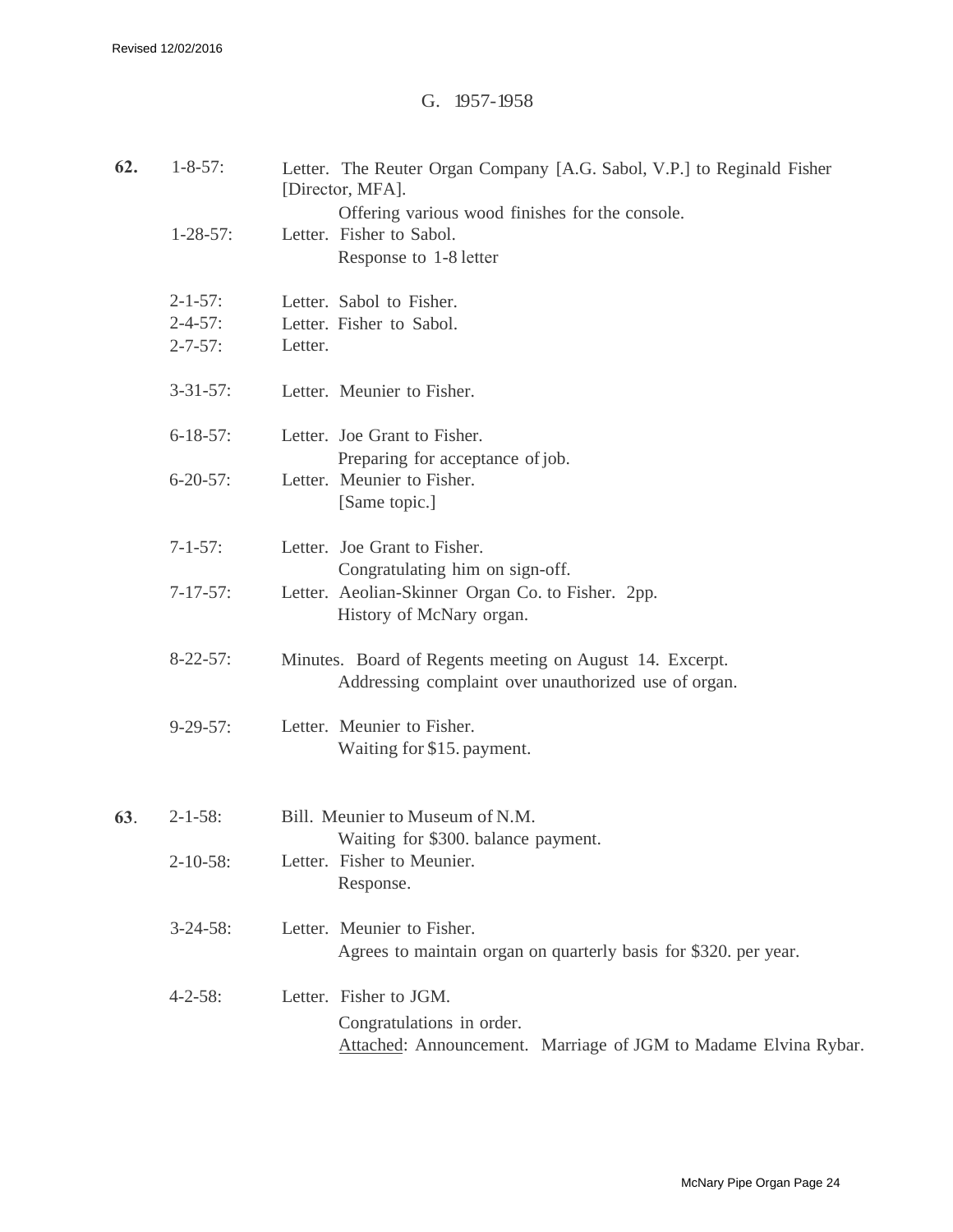| $4 - 7 - 58$ :  | Letter. JGM to "Dear Reginald" [Fisher].                                           |
|-----------------|------------------------------------------------------------------------------------|
| $5 - 20 - 58$ : |                                                                                    |
| $5-29-58$ :     | Letter. [Same parties.]                                                            |
|                 | Letter. Fisher to "Dear Jim" McNary.                                               |
|                 | Announces that during May and June (sic), "we are doing three Sunday<br>recitals." |
| $6 - 8 - 58$ :  |                                                                                    |
|                 | Letter. Meunier to Fisher.                                                         |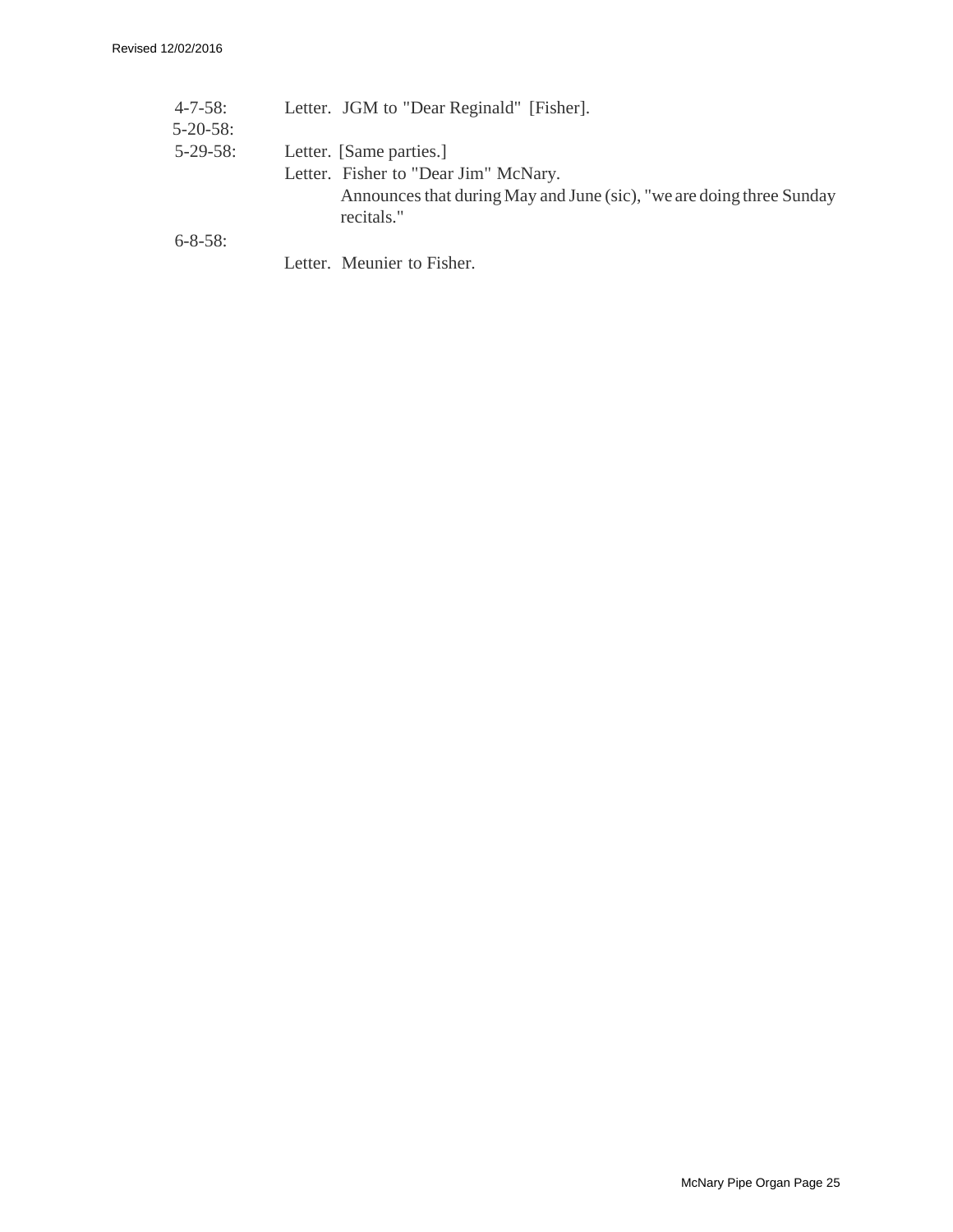# Box 89

#### **H. 1960-1969**

| 64. | $4 - 20 - 60$ :  | Letter. Fred H. Meunier to Museum of New Mexico.<br>Announces sale of his business to Hugh R. Turpin and Ivan P. Morel;<br>still to be under the name of Reuter Organ Company of Lawrence,<br>Kansas; effective May 1.                                                                                                                                                             |
|-----|------------------|------------------------------------------------------------------------------------------------------------------------------------------------------------------------------------------------------------------------------------------------------------------------------------------------------------------------------------------------------------------------------------|
|     | $4 - 5 - 66$ :   | Letter. James R. Ball, Lubbock, TX to Robert A. Ewing.<br>Enclosing article for Santa Fe paper. [Missing.]<br>Planning concert [program attached] on McNary organ in accordance<br>with terms in Ewing letter [copy missing]. Photo of Ball and a "Mr.<br>Bailey" enclosed; taken at St. Francis Auditorium.<br>Asked that picture be sent to them. [No indication that was done.] |
|     | $12 - 14 - 69$ : | Clipping. The New Mexican. Headline: Museum's Pipe Organ Has Sketchy<br>Background But Sound Is Full Bodied. Reports that Ruth Rye will present                                                                                                                                                                                                                                    |

a program that afternoon. Picture of Ms. Rye at the organ.

N.d. but marked

1969: Draft memorandum; longhand. 2pp. [Source unknown.] Sets forth condition, needs for repair; past use history.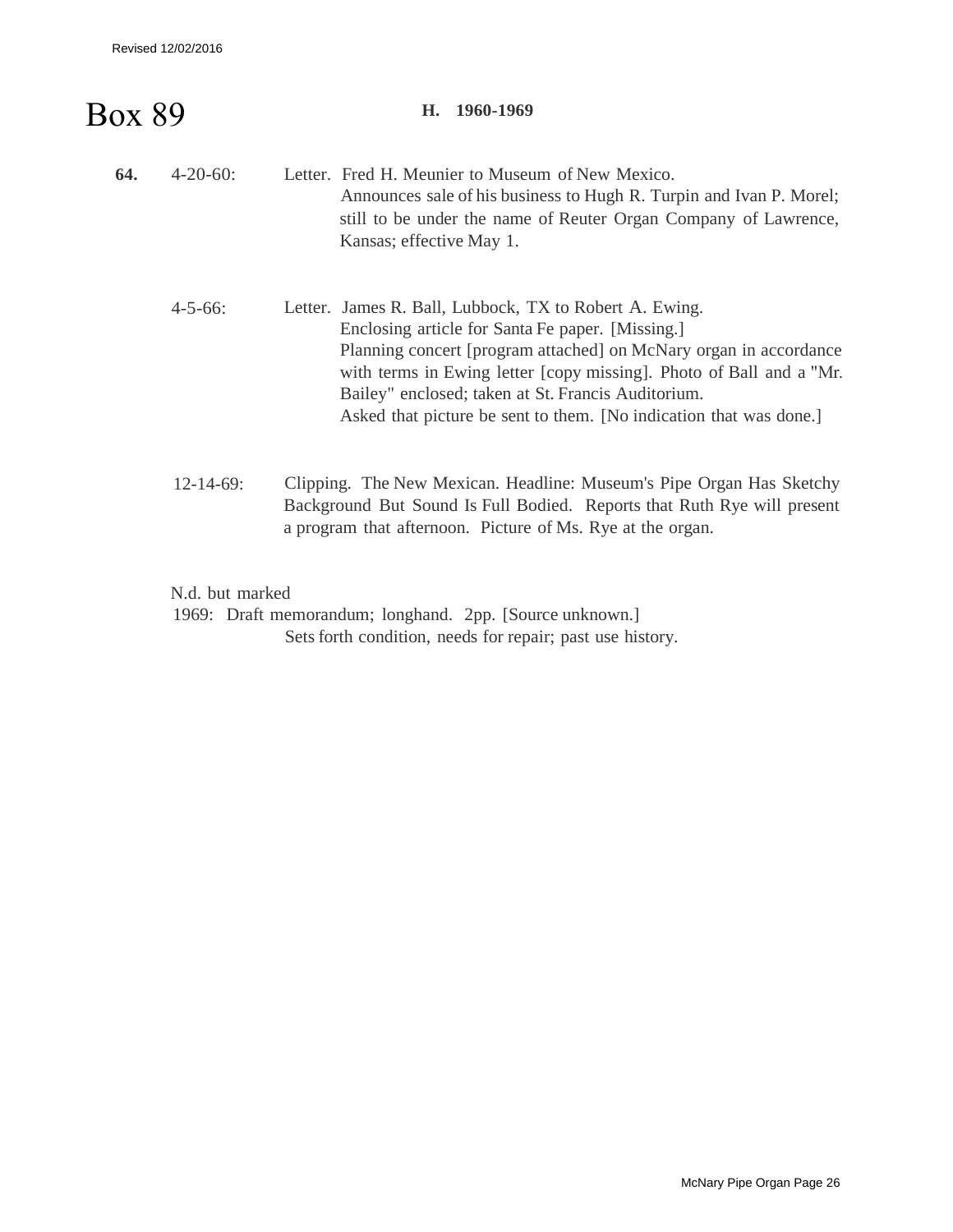#### **I. 1970-1979**

Subsection (a) contains records during the stated period of general matters pertaining to the McNary organ.

Subsection (b) contains records of recitals during the same period.

\* \* \*

## **(a) General matters.**

| 65. | $8-9-71$ :      | Memorandum. Bob Seaman to "Distribution."<br>Correcting error in schedule of organ recitals. E.g. The recitalist for<br>April 9, 1972 is to be Mary Jean Cook.<br>Attached: Corrected Schedule. [See Folder 66, infra.]                                                                                                                                                     |
|-----|-----------------|-----------------------------------------------------------------------------------------------------------------------------------------------------------------------------------------------------------------------------------------------------------------------------------------------------------------------------------------------------------------------------|
|     | $10-4-71$ :     | Letter. David Jennings Organ Service, Albuquerque [David Jennings] to Edna<br>R. Currie. 2pp.<br>Refers to yesterday's recital. [See Folder 70, infra:] Philip B.<br>McDermott, organist. Lists repairs needed for organ.                                                                                                                                                   |
|     | $11-31-71$ :    | Memorandum. Edna R. Currie, Santa Fe to Bob [Ewing].<br>Reports on meeting held on November 5 with [Bob] Ewing, [Mary<br>Jean] Cook, [Edna R.] Currie, Daly, Davis, Loriaux, and Southerland.<br>Notes mistakes: organ given by donor [1936] without funds to maintain<br>it; organ accepted by State without maintenance fund. Etc.<br>Spells out program for maintenance. |
| 66. | $2 - 4 - 72$ :  | Letter. Layton Organs, Inc. [Walter E. Wilson], Colorado Springs, to Edna<br>R. Currie.<br>Reports on his examination of the organ; points out that its principal<br>need is good maintenance.                                                                                                                                                                              |
|     | $2 - 18 - 72$ : | Letter. David Jennings Organ Service to Altrusa Club [Edna R. Currie], Santa<br>Fe. [Second page missing.]<br>Notes additional comments for the repair of the organ. Itemizes costs<br>totaling \$11,700.                                                                                                                                                                   |
|     | $3-20-72$ :     | Letter. Catron, Catron & Donnelly to Julia Southerland.<br>Acknowledge on behalf of the Board of Trustees of the N.M.<br>Foundation the Fund raised by Altrusa for the maintenance of the<br>McNary organ.                                                                                                                                                                  |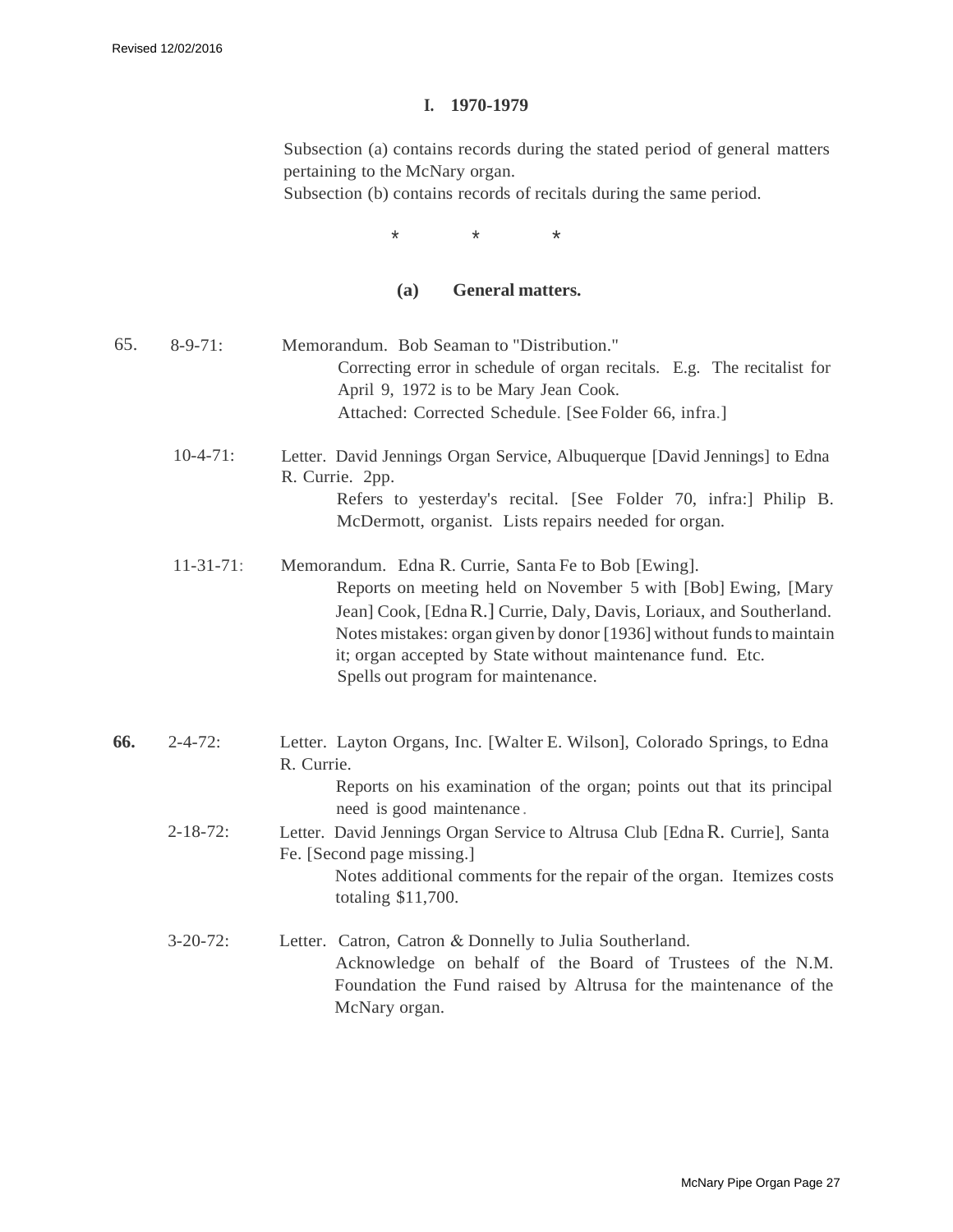| $4 - 18 - 72$ :                | Letter. Foundation to Mary Jean Cook [for Altrusa].<br>Appreciates latter's interest.                                                                                                                                                                                                                                |
|--------------------------------|----------------------------------------------------------------------------------------------------------------------------------------------------------------------------------------------------------------------------------------------------------------------------------------------------------------------|
| $7 - 28 - 72$ :<br>$7-29-72$ : | Postcard. The Cathedral Church of St. John to Edna R. Currie.<br>Mentions "a superb organist," Terry Brainard, TX. for future recitals.<br>Minutes. McNary Organ Committee meeting. 2pp.                                                                                                                             |
|                                | Present:<br>Mary Jean Cook<br>Geoffrey Butcher<br>Edna [R.] Currie<br>Robert Seamon<br>Mark Davis<br>Wesley Selbey<br>Philip McDermott<br>Susan Lauriaux<br>Records receipt of \$2,042. for maintenance fund from defunct Santa<br>Fe Symphony; engagement of Walter Wilson [supra] for four tunings<br>a year, etc. |
| $8-11-72$ :<br>$8-16-72$ :     | Letter. Wilson to Mary Jean Cook.<br>Press clipping. The New Mexican. Headline: [The] Women's Auxiliary of<br>Symphony Donates \$1,200 to Organ Fund.                                                                                                                                                                |
| $9 - 2 - 72$ :                 | Letter. Ivan P. Morel & Associates, Inc. [Ivan P. Morel] to (Mrs.) Edward<br>Cook.                                                                                                                                                                                                                                   |
| $10-16-72$ :                   | Letter. Layton Organs, Inc. [Walter E. Wilson] to Mary Jean Cook.<br>Enclosing service contract.<br>[Signed copy attached.]                                                                                                                                                                                          |
| $1 - 1 - 73$ :                 | Letter. Mary Jean Cook to [all staff members].<br>Notes, inter alia, that maintenance costs for McNary organ the<br>responsibility of the State.                                                                                                                                                                     |
| $1 - 30 - 73$ :                | Letter. Layton Organs, Inc. [Walter E. Wilson] to Mary Jean Cook.<br>Notes broken organ parts; can be repaired for \$600.                                                                                                                                                                                            |
| $2 - 12 - 73$ :                | Letter. Bob Seamon to Mary Jean Cook.<br>Recommends Walter E. Wilson.                                                                                                                                                                                                                                                |
| $3 - 4 - 73$ :                 | News clipping. The New Mexican. Headline: NM's Museum's Big Pipe<br>Organ 'resurrected.' By Anne Hillerman.<br>Photos of organ pipes sections and of Mary Jean Cook.                                                                                                                                                 |
| $3 - 16 - 73$ :                | Minutes. Meeting of Board of Trustees, MNM Foundation. 4pp.<br>Lists those present. Unsigned.                                                                                                                                                                                                                        |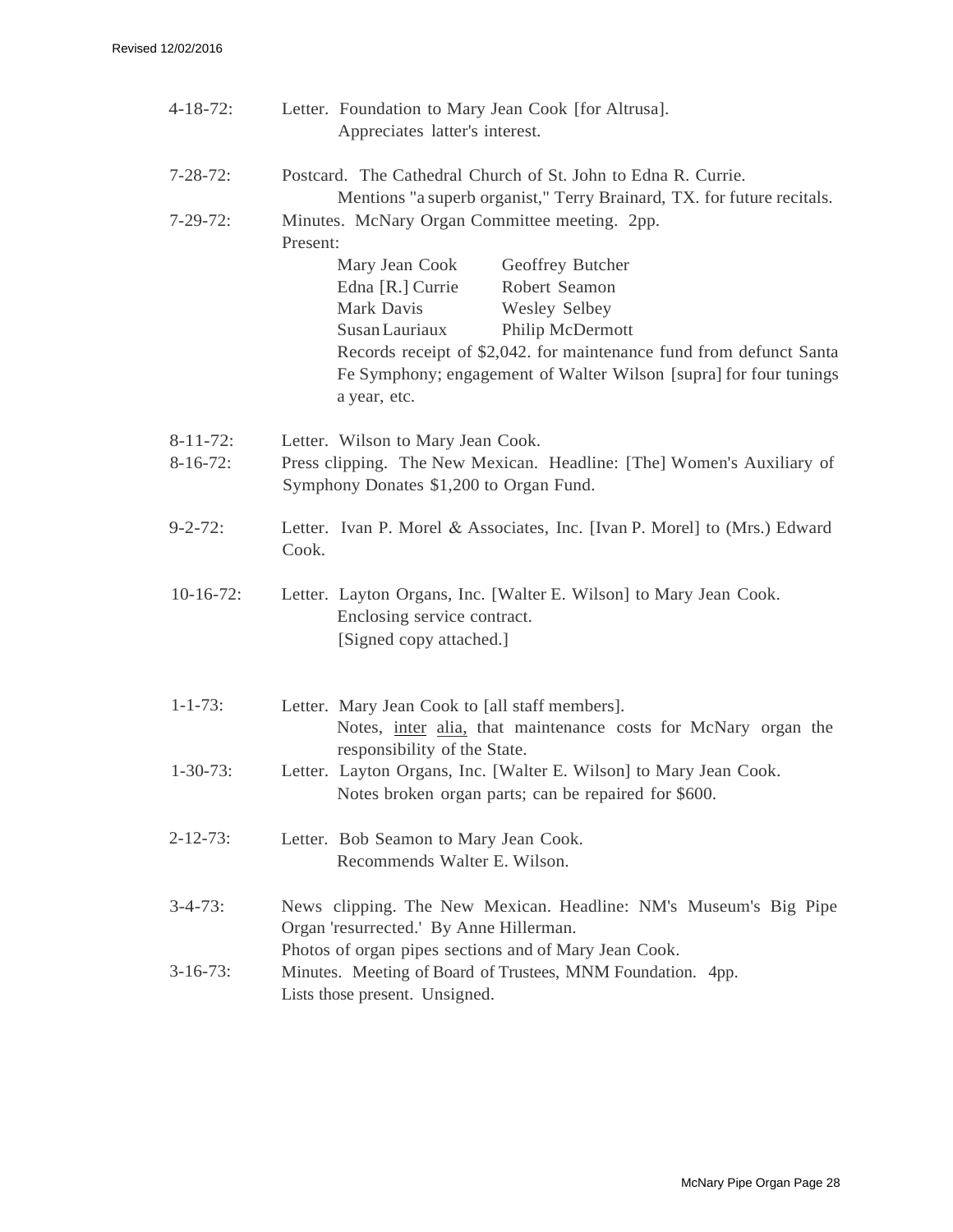|     | $5 - 23 - 73$ :            | Memorandum. MNM Foundation. From Thos. B. Catron, III to Carlos<br>Nagel.<br>Concerns organ: its repair and uses.                                                                                                                     |
|-----|----------------------------|---------------------------------------------------------------------------------------------------------------------------------------------------------------------------------------------------------------------------------------|
|     | $6 - 6 - 73$ :             | Letter. Bob Seamon [stationery of American Nuclear Society, Trinity Section,<br>NM] to Mary Jean [Cook].                                                                                                                              |
|     | $6 - 12 - 73$ :            | Memorandum. Don Strel, [Director Museum] to Carlos Nagel.<br>Refers to "guidelines" for use of McNary organ set down by Board of<br>Governors. [Infra.]                                                                               |
|     | $7 - 18 - 73$ :            | Guidelines [resolutions]. Board of Regents. 3pp.<br>Policies for uses of St. Francis Auditorium organ.                                                                                                                                |
|     | $7 - 18 - 73$ :            | Letter. Thomas E. Seamon to Carlos Nagle [Director, MNM]. 4pp. Copies<br>to nine specified individuals.                                                                                                                               |
| 67. | $5 - 21 - 74$ :            | Letter. MNM [Katharine Mayer, President of Board of Regents] to [Mary<br>Jean] Cook.                                                                                                                                                  |
|     | $5 - 31 - 74$ :            | Maintenance Committee Report. By Mary Jean Cook. 2pp.<br>Suggesting publicity measures to increase attendance at organ recitals.                                                                                                      |
|     | $6 - 3 - 74$ :             | Letter. Thomas B. Catron ID [President, MNM Foundation] to [Mary Jean]<br>Cook.                                                                                                                                                       |
|     | $6 - 10 - 74$ :<br>$6-74:$ | Minutes. McNary Organ Committee. By Gertrude Clarke, Comm. Chairman.<br>Memorandum. "Lonesome Fingers Cook" to Organ Committee "(Yoo-hoo,<br>are you there?)"<br>Threatening to quit.                                                 |
|     | $9 - 20 - 74$ :            | Letter. Robert E. Seamon to Donald Strei. 2pp. Copies to eight individuals,<br>named.                                                                                                                                                 |
|     | $11-10-74$ :               | News clipping. The New Mexican. Headline [Opinion letter]: Common Sense<br>Needed.                                                                                                                                                    |
|     | $12 - 6 - 74$ :            | Letter. Bob Seamon to Mary Jean [Cook].                                                                                                                                                                                               |
|     | $12 - 11 - 74$ :           | Letter. Charles G. Smith Jr. [Dean, Albuquerque Chapter, American Guild<br>of Organists] to Guild Members. 2pp.<br>Supporting Cook's efforts to increase recitals attendance to raise funds<br>for the maintenance of the pipe organ. |
|     | $12-19-74$ :               | News clipping. The New Mexican. Headline: Museum To Adopt New Facility<br>Policy.<br><b>Mentions George Ewing</b>                                                                                                                     |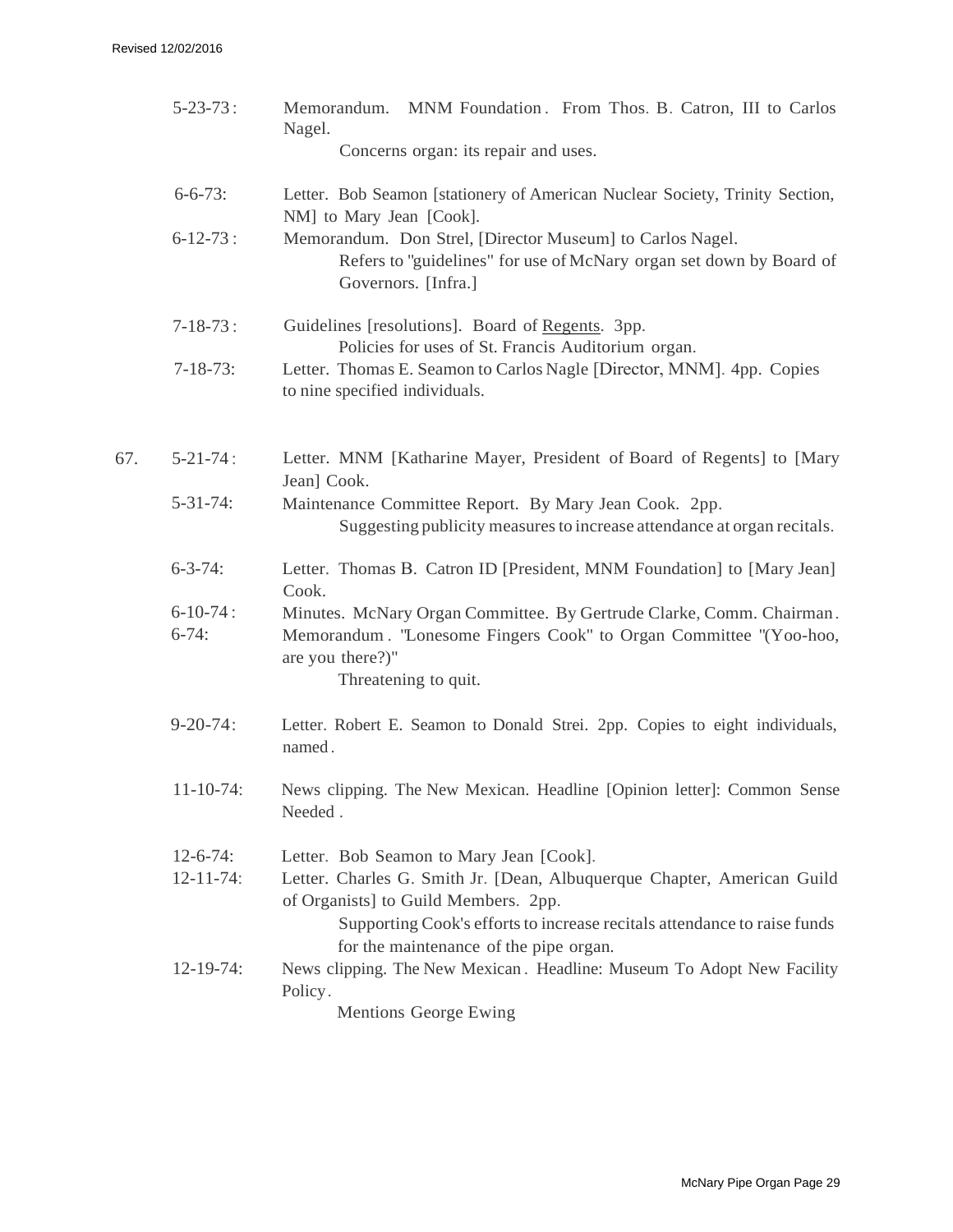| 68. | $2 - 20 - 75$ :  | Letter. Mary Jean Cook to Mr./Mrs. Graham McNary.<br>Inviting them to recital on March 2 for benefit of the pipe organ.<br>Letter. Mary Jean Cook to Mr./Mrs. CJ. Warren.<br>[Same as above.] |
|-----|------------------|-----------------------------------------------------------------------------------------------------------------------------------------------------------------------------------------------|
|     | $3 - 31 - 75$ :  | Letter. John Conner to Mary Jean Cook.<br>Soliciting opportunity to perform on McNary organ.                                                                                                  |
|     | Mid. 1975:       | 1975 Committee Report. MNM Foundation. By Mary Jean Cook. 2pp.<br>Lists 1975-1976 organ series (4).                                                                                           |
|     | $6 - 12 - 75$ :  | Letter. MNM Foundation [Mary Pease, Membership Secretary] to Mrs. J.M.<br>Hoke [Altrusa Club of Santa Fe].                                                                                    |
|     | $9-14-75$ :      | Memorandum. Robert E. Seamon to Mary Jean Cook.<br>Announces forthcoming organ recital by Vytenis M. Vasyliunas on<br>December 7, 1975.<br>Summarizes his background.                         |
|     | $9 - 22 - 75$ :  | Personal Card. Susan Ferro to Mary Jean Cook.                                                                                                                                                 |
|     | $10-1-75$ :      | Letter. Mary Jean Cook to Don Strel [MFA].<br>Confirms performance dates (4) in 1975 and 1976. Lists performers.                                                                              |
|     | $12 - 24 - 75$ : | Memorandum. Linda Martez for Don Strel [MFA] to Mary Jean Cook.<br>Enclosing application (attached) for use of organ by Boyd R. Swain<br>of Albuquerque.                                      |
|     | $12-29-75$ :     | Application for use. By Gary Wood.                                                                                                                                                            |
| 69. | $1 - 5 - 76$ :   | Letter. Mary Jean Cook to Boyd R. Swain.                                                                                                                                                      |
|     | $3 - 3 - 76$ :   | Letter. Dr. Judson Maynard to [Mary Jean] Mrs. Cook.<br>Seeking date to perform.<br>Attached: application to perform.                                                                         |
|     | $4 - 13 - 76$ :  | Letter. Bob Seamon to Mary Jean [Cook].                                                                                                                                                       |
|     | $8-12-76$ :      | Letter. Judson Maynard to Mary Jean [Mrs. Cook].                                                                                                                                              |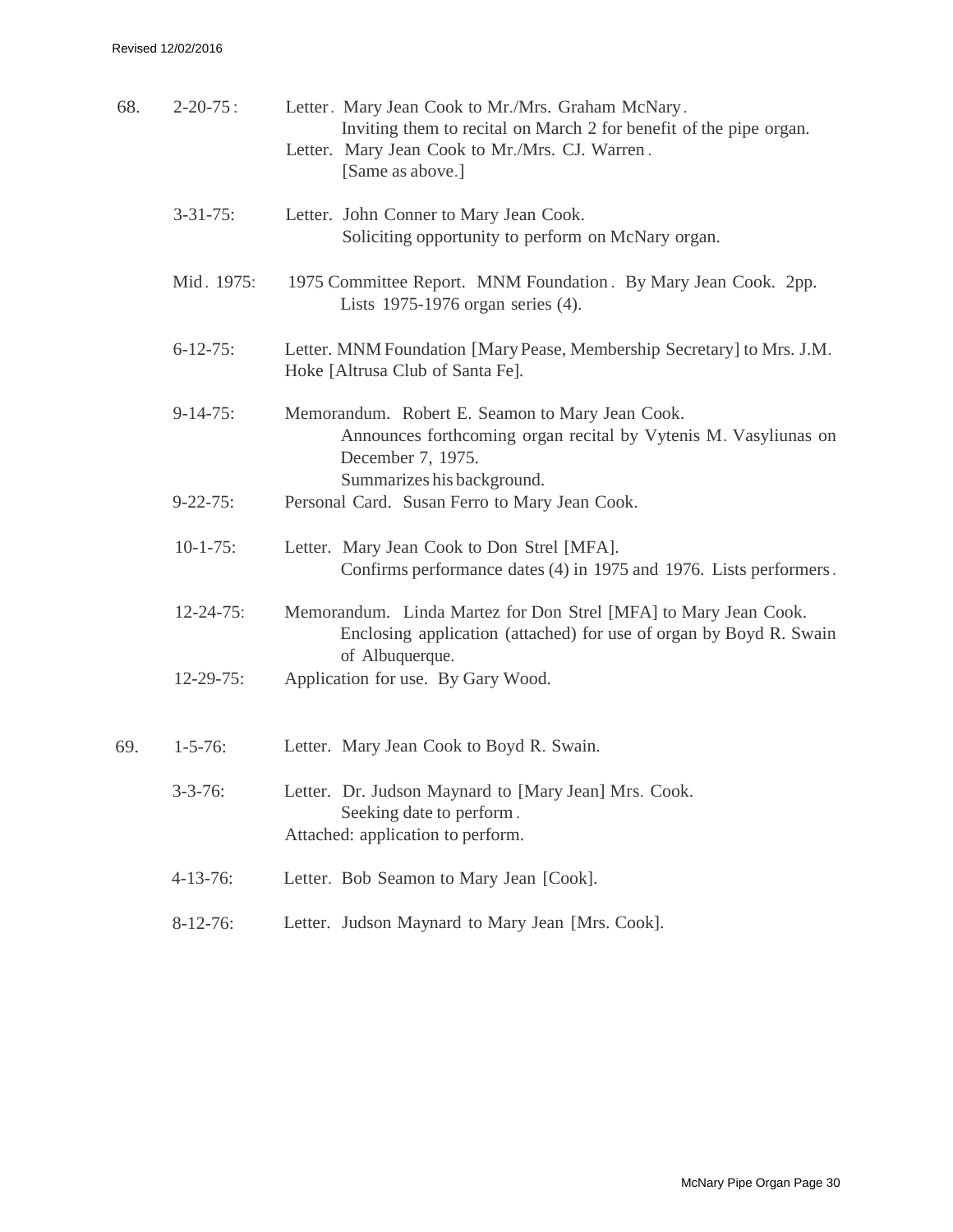## **(b) Organ recitals - Programs, Press**

## **1971**

| 70. | $3-4-71:$       | Publicity release: Robert E. Seamon to perform on McNary pipe organ.<br>Credits and recitals.<br>[No program]                                                                                          |
|-----|-----------------|--------------------------------------------------------------------------------------------------------------------------------------------------------------------------------------------------------|
| 71. | $10-3-71$ :     | Program. Prof. Philip B. McDermott, Organist. St. Francis Auditorium.<br>Sets forth compositions and composers.                                                                                        |
| 72. |                 | Publicity material: Philip B. McDermott.                                                                                                                                                               |
|     |                 | Included: program on October 5, 1969.<br>Dedication Recital with additional curriculum vitae and history of McNary Organ.                                                                              |
| 73. | $11 - 7 - 71$ : | Press clipping. The New Mexican. Headline: Davis To Perform.<br>Sets Forth program.                                                                                                                    |
| 74. | $11 - 7 - 71$ : | Program. Mark L. Davis, organist. St. Francis Auditorium.<br>Lists compositions and composers.                                                                                                         |
|     |                 | 1972                                                                                                                                                                                                   |
| 75. | $1 - 9 - 72$ :  | Press clipping. The New Mexican. Headline: Butcher Recital Today at :MNM<br>[St. Francis Auditorium, MFA]. Photo of performer.                                                                         |
| 76. | $1 - 9 - 72$ :  | Program. Geoffrey Butcher, organist. St. Francis Auditorium.<br>Lists compositions and composers.                                                                                                      |
| 77. | $2 - 6 - 72$ :  | Press clipping. The New Mexican. Headline: Organ Recital Today. Photo<br>of Robert E. Seamon, performer.                                                                                               |
|     | $2 - 7 - 72$ :  | Press clipping. The New Mexican. Headline: Concerts Delightful for Hill<br>Audiences. By Bill Dunning.<br>Describes Seamon performance; notes mechanical problems in the<br>organ. Photo of performer. |
| 78. | $2 - 6 - 72$ :  | Program. Robert E. Seamon, organist. St. Francis Auditorium.<br>Lists compositions and composers.                                                                                                      |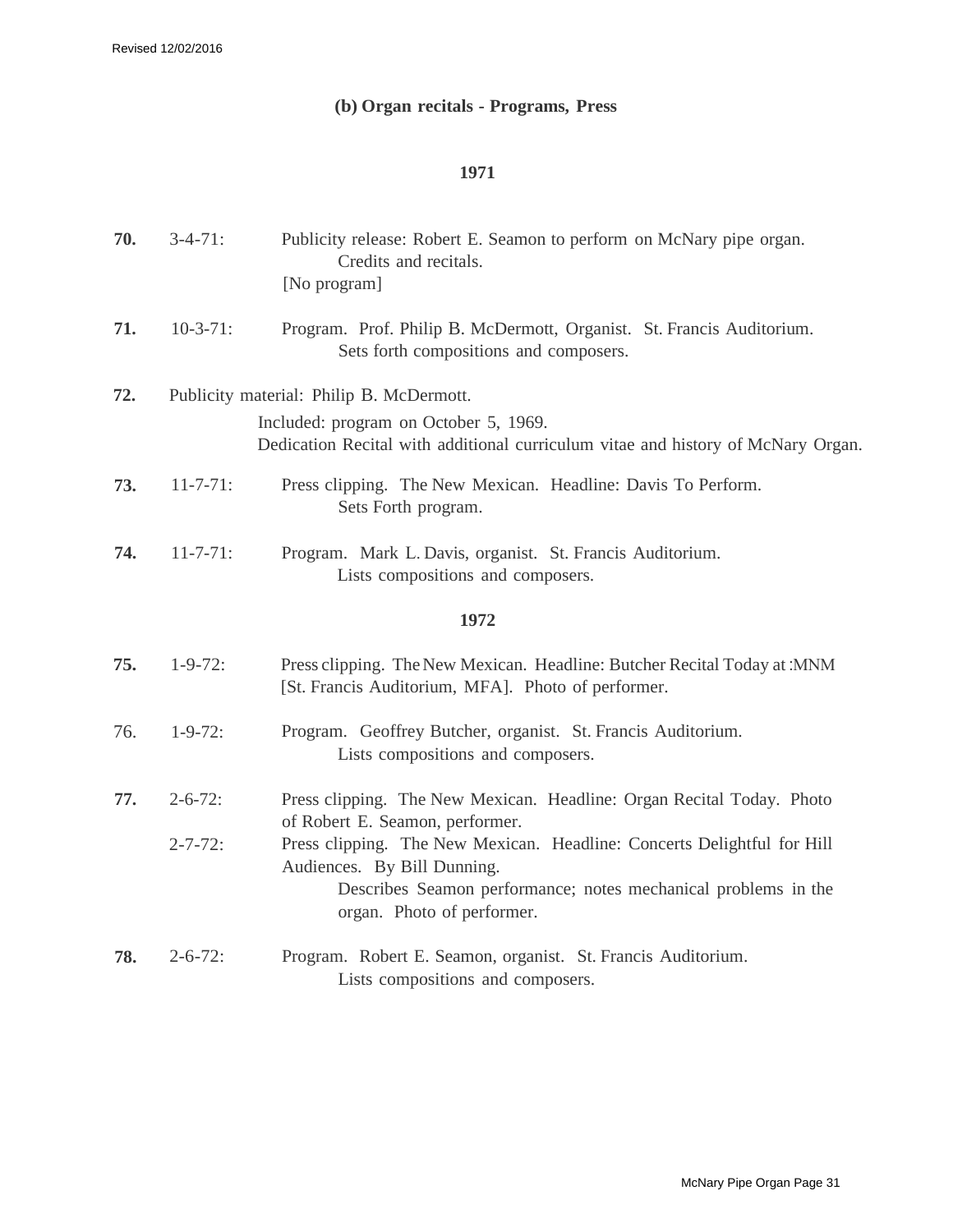#### Revised 12/02/2016

| 79. | $3 - 5 - 72$ :  | Press clipping. The New Mexican. Headline: Organ Recital Today.<br>Photo of Edna Currie, and program that afternoon.                            |
|-----|-----------------|-------------------------------------------------------------------------------------------------------------------------------------------------|
|     | $3-6-72$ :      | Ditto. Review of yesterday's program.                                                                                                           |
| 80. | $3 - 5 - 72$ :  | Program. Edna Currie, organist. St. Francis Auditorium.<br>Lists compositions and composers.                                                    |
| 81. | $4 - 9 - 72$ :  | Press clipping. The New Mexican. Headline: Organ Concert Today.<br>Picture of Mary Lou (sic) Cook and other instrumentalists.<br>Lists program. |
| 82. | $4 - 9 - 72$ :  | Program. Mary Jean Cook, organist. St. Francis Auditorium.<br>Lists compositions and composers.                                                 |
| 83. | $5 - 7 - 72$ :  | Press clipping. The New Mexican. Headline: Organ [etc.] To Fill Auditorium<br>This Afternoon.<br>Photo of Wesley Selby; lists program.          |
|     | $5 - 8 - 72$ :  | Ditto. Review of yesterday's program.                                                                                                           |
| 84. | $5 - 7 - 72$ :  | Program. Wesley Selby, organist, and others. St. Francis Auditorium.<br>Lists compositions and composers.                                       |
| 85. | $6 - 4 - 72$ :  | Press clipping. The New Mexican. Headline: Organ Recital Today. Picture<br>of Susan Loriaux.<br>Lists program.                                  |
| 86. | $6 - 4 - 72$ :  | Program. Susan Loriaux, organist. St. Francis Auditorium.<br>Lists compositions and composers. Program notes on reverse side.                   |
|     |                 | 1973                                                                                                                                            |
| 87. | $1 - 14 - 73$ : | Press clipping. The New Mexican. Headline: Jerry Brainard I Playing ***<br>This Afternoon. Picture of performer.                                |
|     | $1 - 17 - 73$ : | Ditto. Review of Sunday performance.                                                                                                            |
| 88. | $1 - 14 - 73$ : | Program. Jerry Paul Brainard, organist. St. Francis Auditorium.<br>Lists compositions and composers.                                            |
| 89. | $3-3[?]-73$ :   | Press clipping. The New Mexican. Headline: McNary Organ In Recital.<br>Picture of Robert Seamon, organist.                                      |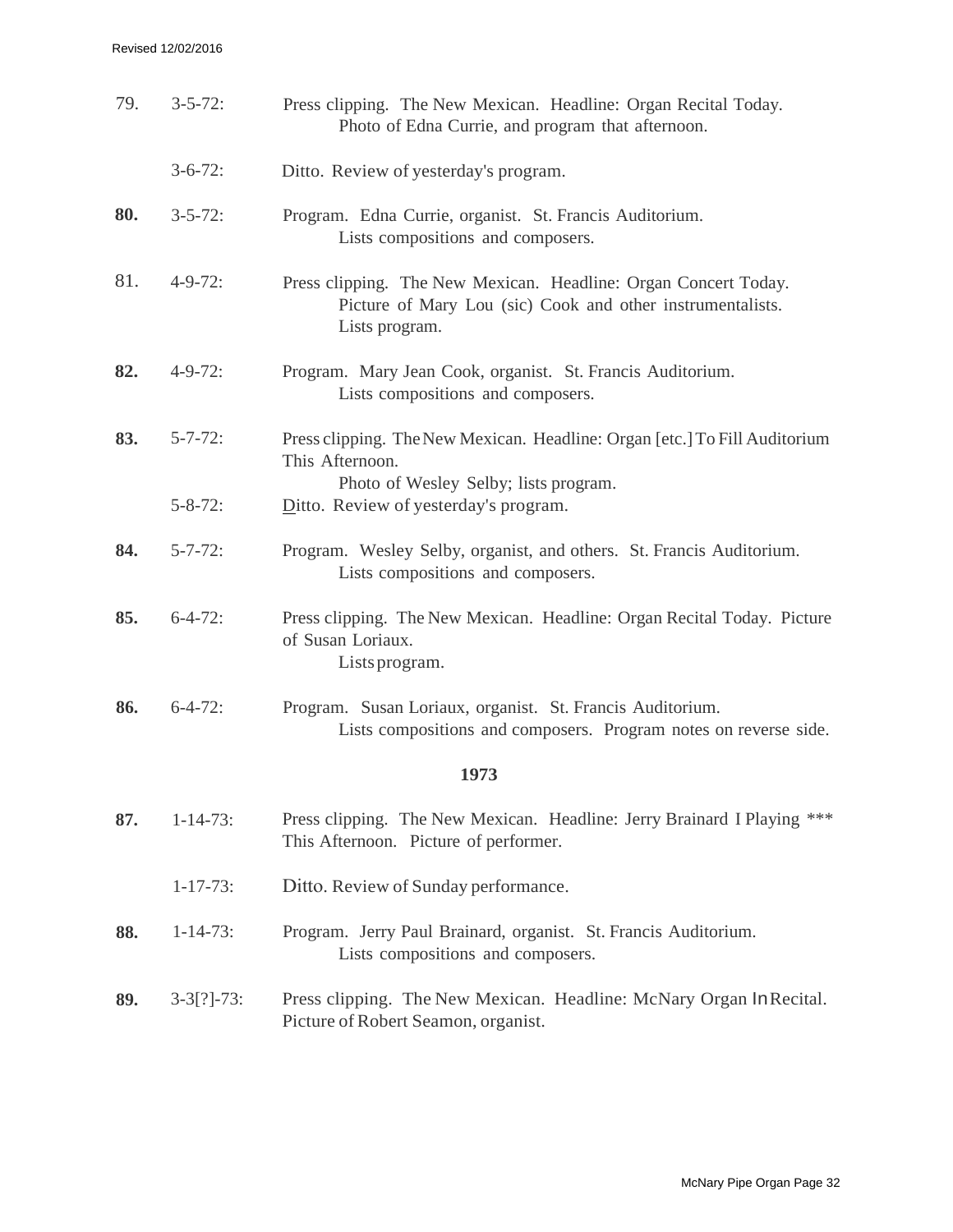| Revised 1270242016: |                 | Program. Robert E. Seamon on the McNary Memorial Organ. St. Francis<br>Auditorium.                                                                                                                                                                                                                                                        |
|---------------------|-----------------|-------------------------------------------------------------------------------------------------------------------------------------------------------------------------------------------------------------------------------------------------------------------------------------------------------------------------------------------|
|                     |                 | Lists compositions and composers.                                                                                                                                                                                                                                                                                                         |
| 91.                 | $5 - 6 - 73$ :  | Program. Mary Jean Cook. Organist. Fine Arts Musuem.                                                                                                                                                                                                                                                                                      |
| 92.                 | $5 - 27 - 73$ : | Press clippings (2)<br>The New Mexican. Headline: Concert McNary Organ.<br>Instrumentalist: Mildred Andrews.<br>Concert described as part of a series of benefit<br>performances "to repair, restore and maintain the<br>instrument.<br>Summarizes her achievements.<br>Los Alamos Monitor.<br>[To same effect.]<br>Photo of Ms. Andrews. |
| 93.                 | $6 - 3 - 73$ :  | Program. Mildred Andrews, organist. St. Francis Auditorium.<br>Lists compositions and composers.                                                                                                                                                                                                                                          |
|                     |                 | 1974                                                                                                                                                                                                                                                                                                                                      |
| 94.                 | $5 - 5 - 74$ :  | Program. Mary Jean Cook, organist. Fine Arts Museum.<br>Lists compositions and composers.                                                                                                                                                                                                                                                 |
| 95.                 | $5 - 7 - 74$ :  | Press clipping. The New Mexican. Headline: Organ Concert Transports<br>Listener Through Centuries.<br>Reviews above concert.                                                                                                                                                                                                              |
|                     |                 | 1975                                                                                                                                                                                                                                                                                                                                      |
| 96.                 | $11 - 2 - 75$ : | Program. Robert E. Seamon, organist, and Clifford M. Plopper, flutist. Fine<br>Arts Museum.<br>Includes composition by Philip McDermott [vide Folders<br>71-72, supra], and lists all compositions and composers.                                                                                                                         |
| 97.                 | $12-5[?]75:$    | Press clipping. The New Mexican. Headline: Los Alamos Organist Plans<br>Benefit Concert. Photo of organist, Vytenis Vasyliunas.                                                                                                                                                                                                           |
| 98.                 | $12 - 7 - 75$ : | Program. Vytenis M. Vasyliunas, organist. Fine Arts Museum.<br>Lists compositions and composers.                                                                                                                                                                                                                                          |
|                     |                 | 1976                                                                                                                                                                                                                                                                                                                                      |
| 99.                 | $3 - 7 - 76$ :  | Program Announcement. Susan Ingrid Ferre, organist and harpsichordist.<br>Announces organ recital March 17, 1976 for benefit of organ fund.                                                                                                                                                                                               |
| 100.                | $3 - 7 - 76$ :  | Program. Susan Ingrid Ferre.<br>Lists compositions and composers. Program notes on reverse side.                                                                                                                                                                                                                                          |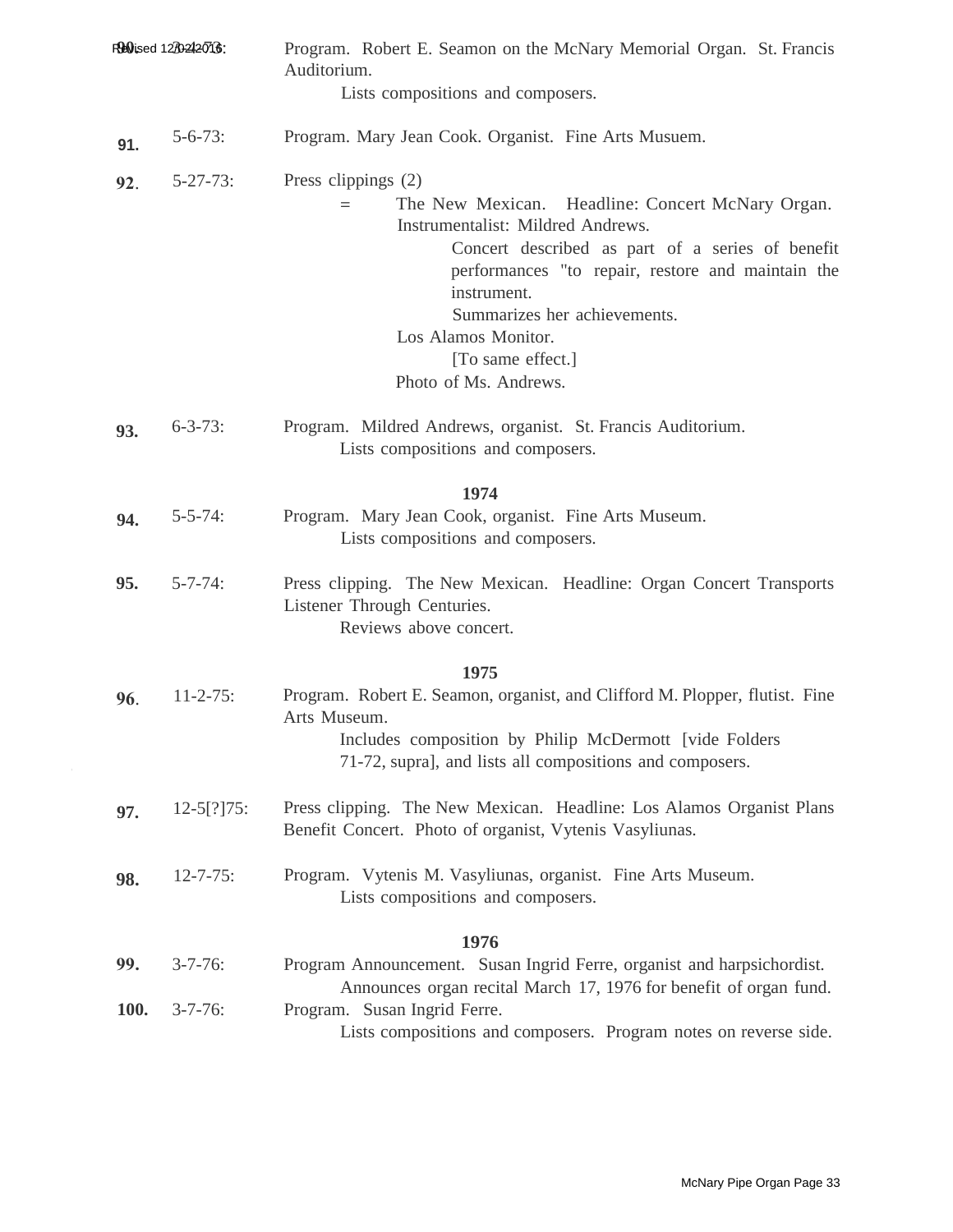## **J. Articles about The McNary Pipe Organ**

Some of the following articles are redundant in that many of them are autobiographical as written by James Graham McNary. Together, they provide a definitive history of the pipe organ and a brief insight into his personal life.

- **101.** Autobiographical sketch. James Graham McNary. 5pp. N.d.
- **102.** El Palacio. Vol. 56, No. 9. September 1949. Pages 259-262 . Reprint. Article: The McNary Organ. By James G. McNary. Footnote on p. 259 traces his life. A typewritten draft of the article, five pages, has been placed in the same Folder.
- **103.** Extracts. Pgs. 99-105. Photocopies. Probably from *This Is My Life* by James G. McNary. UNM Press, 1956.
- **104.** Memorandum Regarding the McNary Organ. By James G. McNary. February 12, 1954. 2pp. Photocopy .
- **105.** Essay. Pipe Organ. [Source and date unknown .] l pg. An abbreviated history.
- **106.** Article. The Pipe Organ At St. Francis Auditorium, Santa Fe By Anthony D. Rollett. September 19, 1993. 5pp. Draft.
- **107.** Recollections. On letterhead of Aeolian Skinner Organ Co. July 17, 1957. 2pp. Typewritten. Probably by Stanley W. Williams.

[The material in the following folders consists of articles, photographs, and a letter revolving about Rose Angela Ellis [herein RAE] a celebrated organist.]

**108.** Photographs (6).

 $(4)$  Color photos, 4 x 6. Depict RAE seated at the McNary organ. Taken on October 19, 1990.

 $(1)$  Color photo,  $4 \times 6$ . Depicts RAE seated at the renovated electropneumatic organ installed in St. Francis Cathedral in 1962 by Harold Turner Organ Associates. RAE worked on that project. [So inscribed on back of photo.] Picture of RAE seated at the organ on October 19, 1990.

(1) Black and white photo,  $3 \frac{1}{2} \times 5$ . Described on reverse side by REA as picture of a Hook & Hastings tracker action organ ( 1892) at the Cathedral. Shows REA seated at organ at age 17.